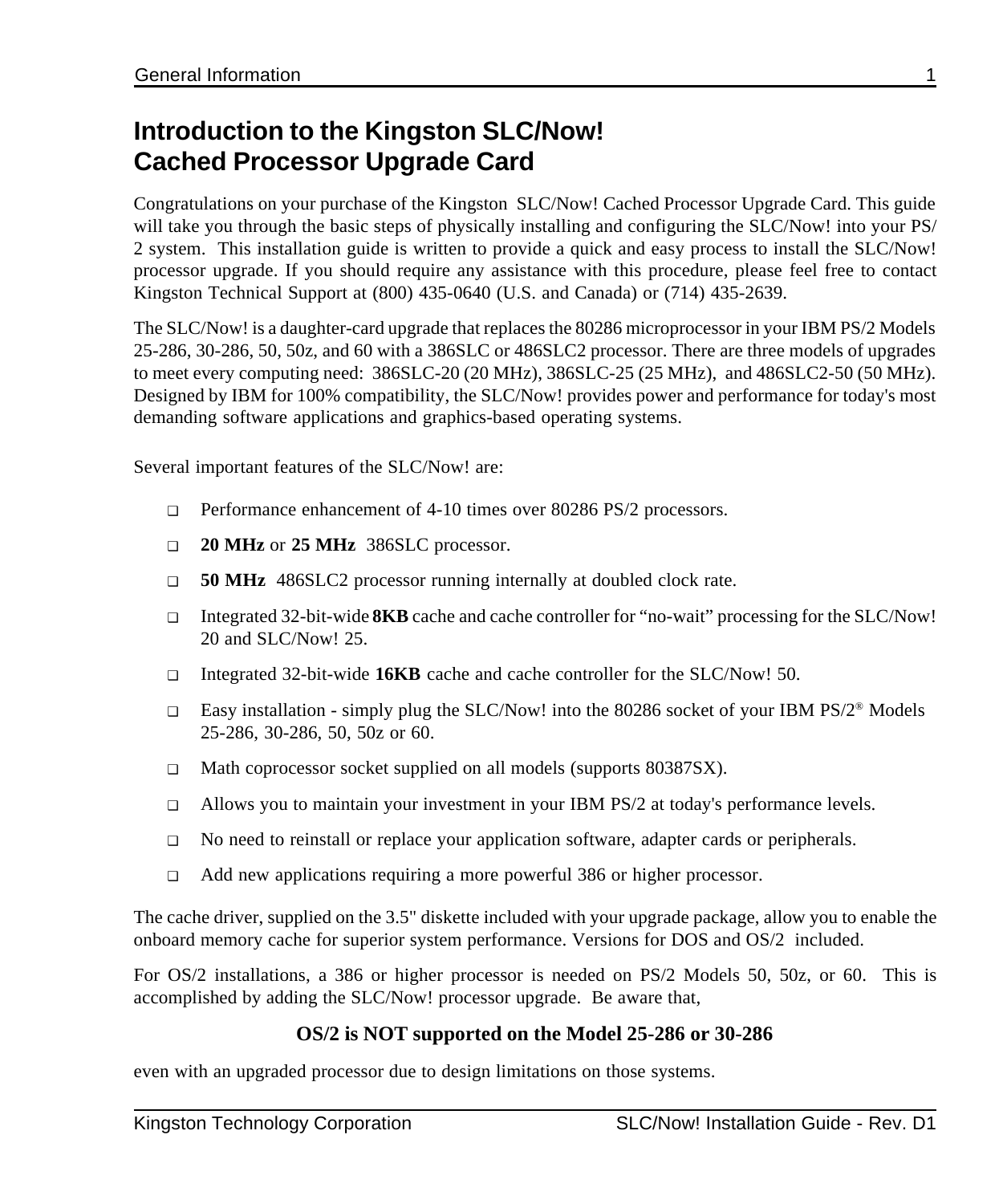## **Package Contents**

Your Kingston SLC/Now! processor upgrade package contains the following:

- ❑ SLC/Now! 20, SLC/Now! 25, or SLC/Now! 50 Processor Upgrade Card.
- ❑ Installation Guide.
- ❑ Extraction tool for removing the 80286 processor.
- ❑ 3.5" Kingston Utility Diskette.
- ❑ SLC/Now! sticker for exterior of system.

If any items are missing or damaged, contact your Kingston dealer for a replacement.

## **Packaging Materials**

The SLC/Now! has been carefully packed in a special anti-static envelope to protect it from static electricity and shock prior to being shipped to you. Check for damage while unpacking the cached processor upgrade card. If you notice any damage, notify your place of purchase.

Save all shipping and packaging materials in the event you need to ship these components.

**Note:** If your SLC/Now! arrives in cold weather, allow it to reach room temperature before installation in your PS/2.

## **Important Static Electricity Precautions**

Many of the components in your personal computer are sensitive to electrostatic discharge. The following precautions can help you reduce the possibility of damaging the components in your personal computer.

- ❑ Touch a grounded surface before handling any components both inside and outside your system unit. If the system unit is connected to a grounded outlet, this can be done by touching the outside chassis of the system unit.
- ❑ Do not remove your SLC/Now! from the anti-static bag until you are ready to install it in your PS/2.
- ❑ Hold the card by the edges. Avoid touching the components on the card.
- ❑ Do not slide the card or any ICs over any surface.
- ❑ Avoid plastic, vinyl and styrofoam in your work area.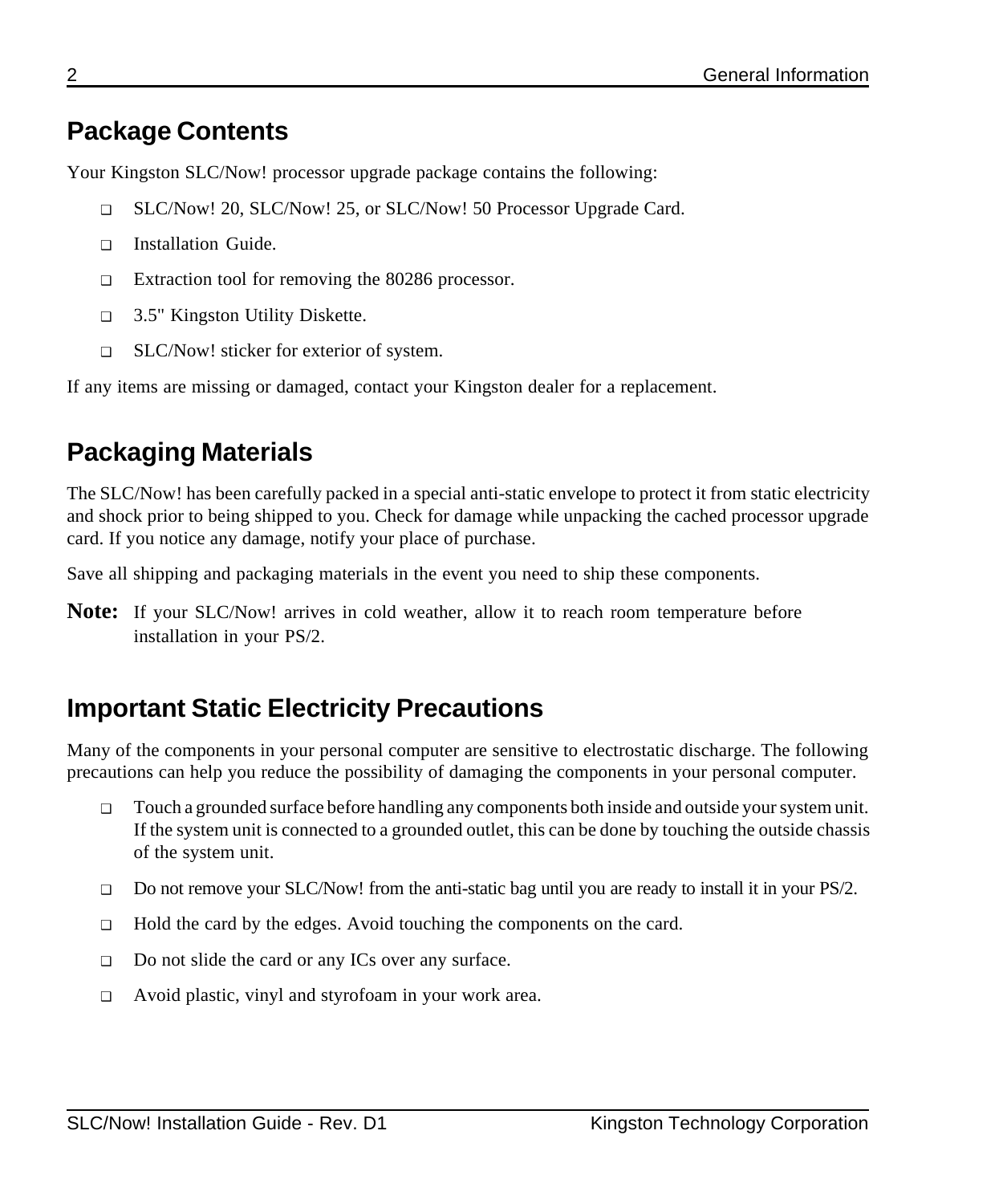



*Figure 1 Top View - SLC/50LEM for the IBM PS/2 Models 25 & 30, and New LCM version for PS/2 50z*

*Bottom View - SLC/50LEM for IBM PS/2 Models 25 & 30, and New LCM version for PS/2 50z*





*Top View of the SLC/50GAM for the IBM PS/2 Model 50/60 Figure 2*

*Bottom View of the SLC/50GAM for the IBM PS/2 Model 50/60*



*Top View - SLC/50LCM (Older Version) for the PS/2 Model 50z Figure 3*

*Bottom View - SLC/50LCM (Older Version) for the PS/2 Model 50z*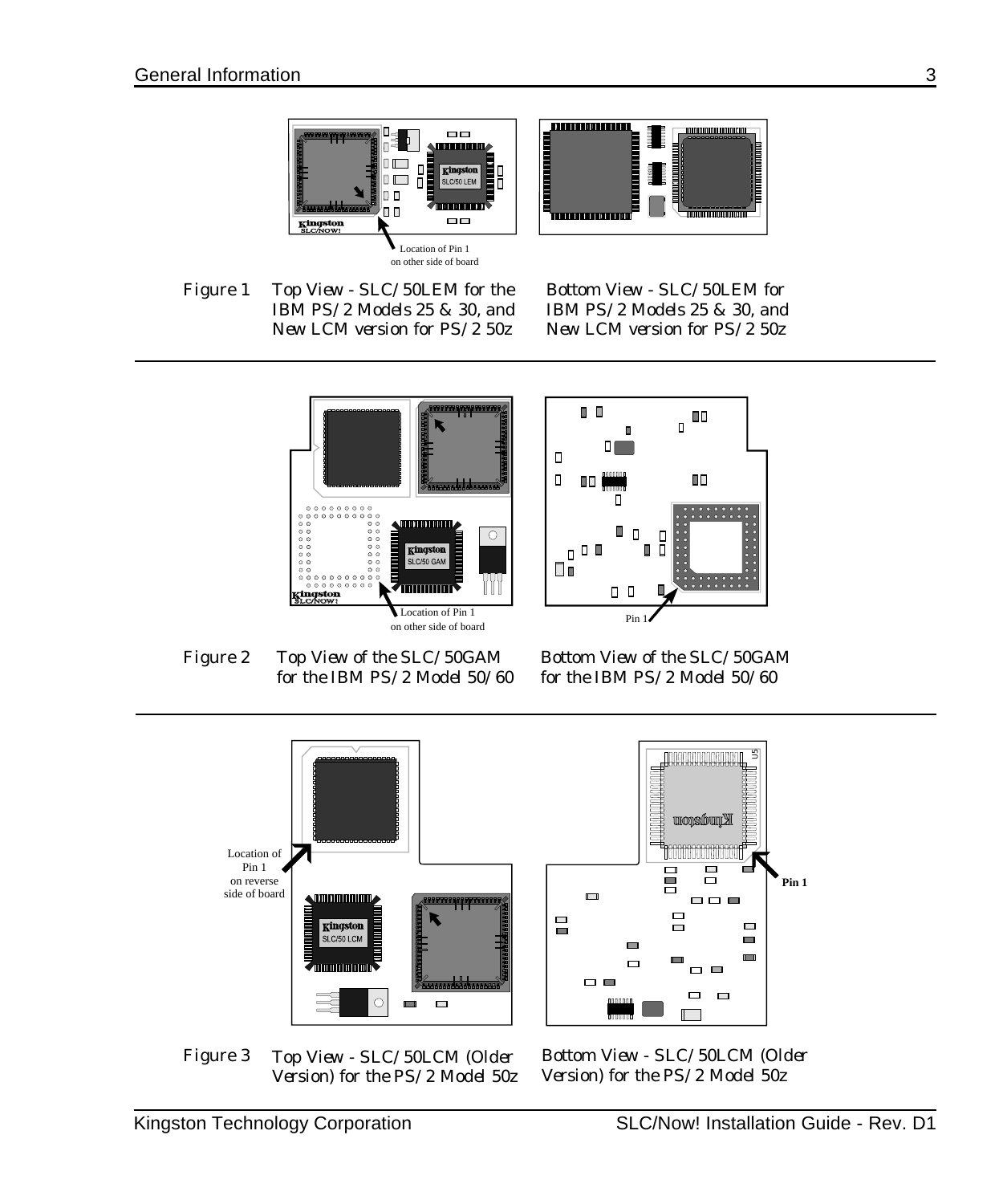## **Tool Requirements**

- ❑ Medium-size flat-blade screwdriver
- ❑ Optional:
	- medium screwstarter
	- 3/16 inch nutdriver
	- 1/4 inch nutdriver

## **Math Coprocessor**

If your system has an 80287 math coprocessor installed, it must be removed prior to installation of the SLC/ Now!. The SLC/Now! **supports an Intel 80387SX math coprocessor** or any other fully compatible equilvalent, and fits directly into the SLC/Now!'s 80387SX math coprocessor socket. **The clock speed of the coprocessor should match the clock speed of the 386SLC (20MHz or 25MHz) or the 486SLC2 (use 25 MHz)**. (Details on installation can be found in the Installation section)

## **Utility Diskette**

Be sure to read the README.TXT file on the utility diskette. It describes the installation procedure and additional features/options of the Cache Enable programs. This program will enable the SLC/Now!'s processor cache.

## **Software Compatibility**

With your SLC/Now! installed you should be able to run your previously installed applications without any changes. In addition, you can now add new applications such as IBM's  $OS/2^m$  (for models 50,50z, and 60 only), Microsoft Windows<sup>TM</sup>, and many other 386 based applications. If you already have Windows on your system, you will need to reinstall Windows to enable the 386 enhanced mode features, such as multitasking. Refer to Appendix C, *"Reinstalling Windows"* after you have completed the installation.

## **80286 Sockets**

The 80286 microprocessor in the IBM PS/2 Models 50 and 60 is plugged into a Pin Grid Array socket (PGA) which plugs into corresponding holes on the system board. Kingston provides a chip removal tool for removing this type of cpu chip (PGA version).

The IBM PS/2 Models 25-286, 30-286, and 50z uses a Plastic Leaded Chip Carrier (PLCC) featuring an arrangement of metal leads surrounding the perimeter of the processor chip. Kingston includes a PLCC Extractor for removal of the 80286 microprocessor (PLCC version).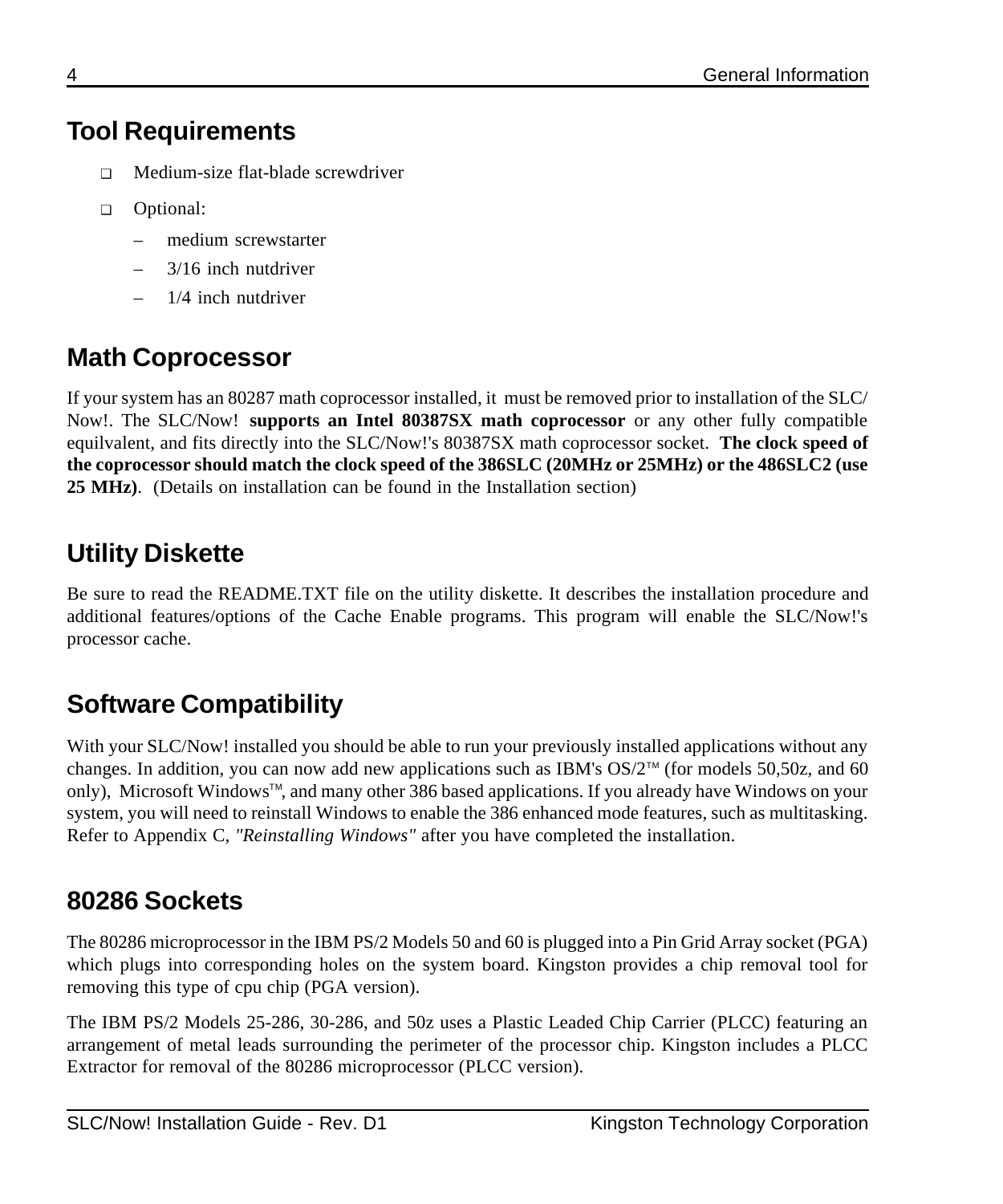### **Installing the SLC/Now! Processor Upgrade Card in your IBM PS/2 Models 25 286 and 30 286.**

- 1. Set the power switch on the system unit to OFF.
- 2. Set all external power switches off, (i.e. display, printer, etc.).
- 3. Unplug the system unit's power cord from the power outlet.
- 4. Disconnect all power cords from the rear of your machine.
- 5. Move your keyboard and all external options away from the work area.
- 6. Position the unit to allow access to the rear.
- 7. Using a flat-blade screwdriver or the finger grips, remove the cover mounting screws.
- 8. Unlock the system cover and carefully slide the system unit's cover away from the rear and to the front. When the cover will go no further, tilt it up, remove it from the base and set it aside.
- 9. Unscrew and remove any adapter cards, being careful to note their position.
- 10. Before removing the 80286 and the 80287 coprocessor, (if a coprocessor is installed), note the location of Pin 1 on each processor, (identified by either a notch, beveled edge, dot; or a half-circle on the 80287 coprocessor).

- 11. Using the PLCC Extractor insert the steel tongs into the two notches on the 80286 chip socket, (on the system board). Squeeze the grips of the PLCC extractor tool together and carefully remove the 80286 from the socket while gently rocking side to side. (Save the 80286 microprocessor in the event you need to temporarily return to the old configuration.)
- 12. If you have an 80287 coprocessor installed, this must also be removed. Locate the 80287 coprocessor as shown in figure 4 and insert the IC removal tool under the corner of the chip. Gently pry upwards, repeat for all four corners. Once the pins have been sufficiently exposed remove with your fingers. (Save the 80287 coprocessor in the event you need to temporarily return to the old configuration.)
- 13. If you are adding an 80387SX math coprocessor, identify pin 1 of the math coprocessor chip, (designated by either a beveled edge, dot, notch or half-circle). Match this corner to the bevelled edge for the math coprocessor on the 386SLC or the 486SLC2 Cached Processor Upgrade Card. Note the arrow in the coprocessor socket pointing to Pin 1. Carefully place the coprocessor into the socket located on the upgrade card being sure to align the pins and the connector. Firmly press the module into place. (The pins of the module are easily damaged and must be aligned with the connector before pressing the module into place.)
- 14. Align the beveled edge of the 80286 outline on the SLC/Now! with pin 1 on the 80286 socket. Press gently into place, applying an even pressure. **(If the SLC/Now! is not positioned correctly, damage to both your IBM PS/2 and the upgrade card may result.)**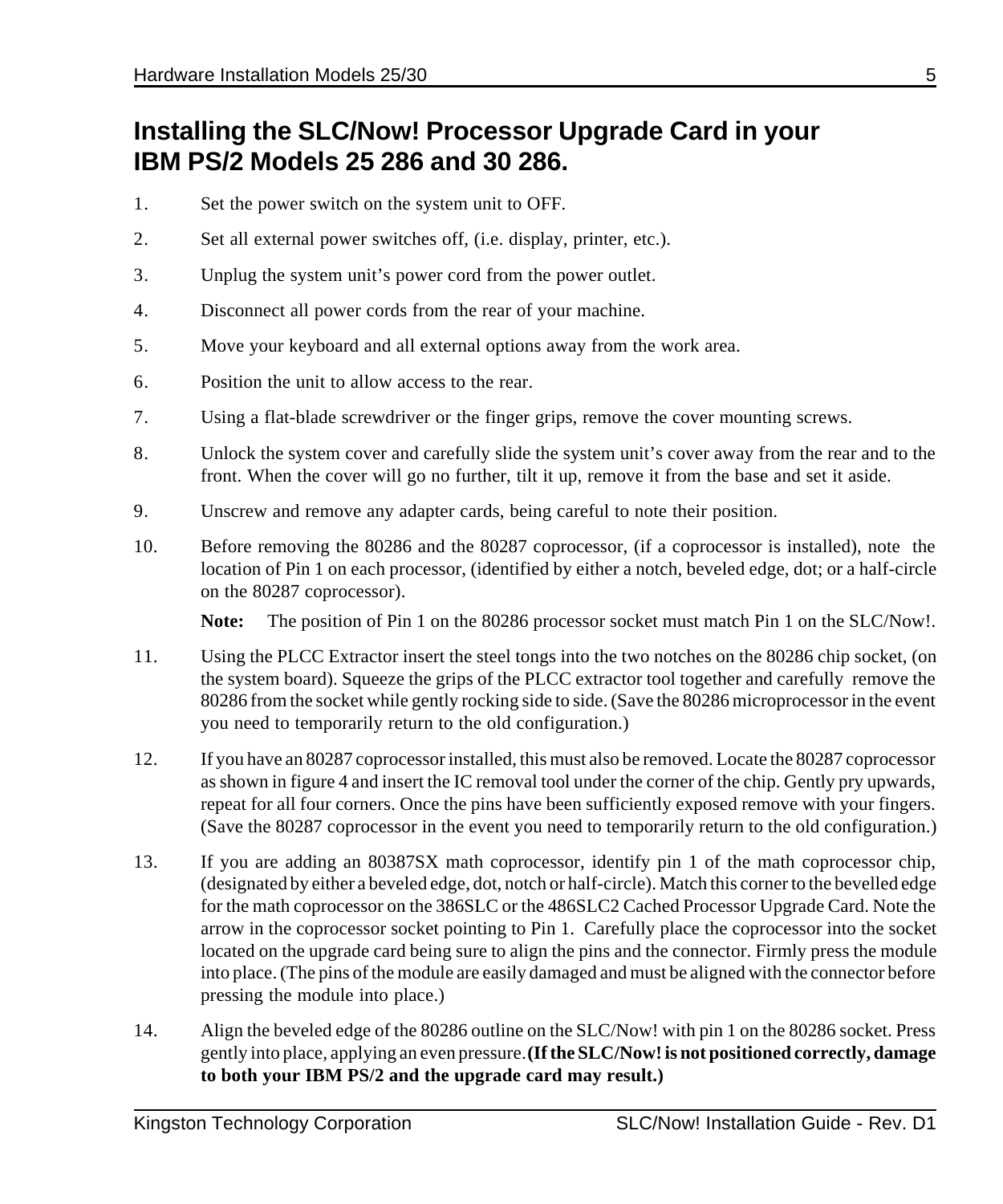- 15. Return cards to their original positions as noted previously. Be certain to retighten the screws to secure the adapters in place.
- 16. Replace the cover and reattach all cables and power cords.
- 17. If you are changing the system configuration by either adding a math coprocessor or eliminating a math coprocessor do the following steps, (otherwise skip to step 18).
	- a). Boot the system from your backup copy of the IBM Starter diskette, containing the configuration settings in your PS/2 Model 25-286 or 30-286.
	- b). While the system is booting, a 162 error will appear on the screen indicating a change in your PS/2 configuration.
	- c). After the IBM logo appears, press the **Enter** key.
	- d). A description of the 162 error code will appear, followed by a prompt asking if you want "auto configuration." Answer "Y" (yes), to the reconfigure question.
	- e). After the system has been reconfigured, remove the back-up reference diskette and reboot the computer.
- 18. Turn on power to your PS/2, check that it boots successfully. If it does not, check that the SLC/Now! is correctly inserted into the 80286 socket with Pin 1 lined up. Check for bent or damaged pins.
- 19. Once the machine boots correctly, install the setup utility to enable the SLC/Now!'s onboard cache. Continue with the *Software Installation"* section.



*Figure 4. IBM PS/2 Models 25-286 & 30-286 Systems*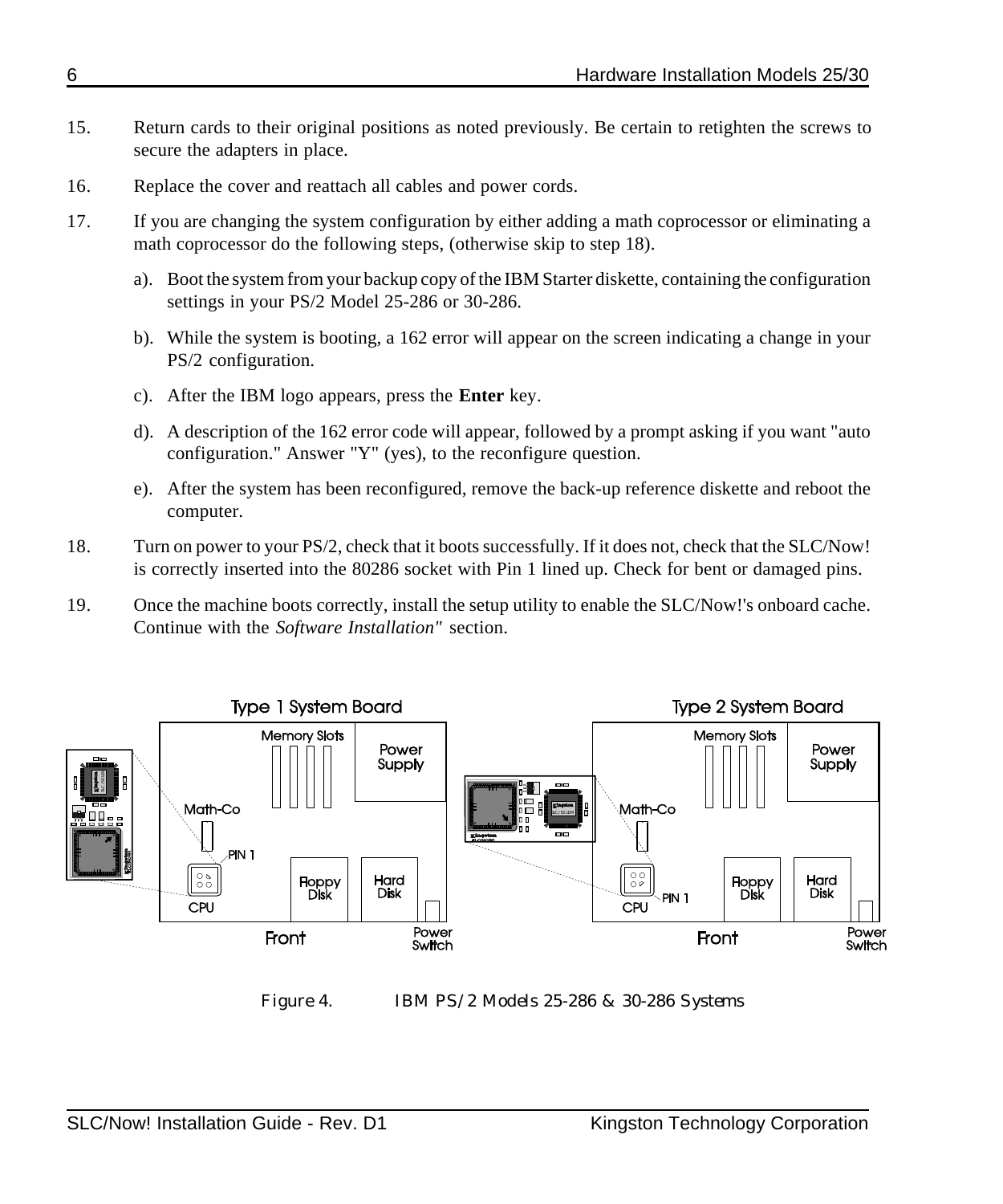## **Installing the SLC/Now! Processor Upgrade Card in your IBM PS/2 Model 50.**

- 1. Set the power switch on the system unit to OFF.
- 2. Set all external power switches off, (i.e. display, printer, etc.).
- 3. Unplug the system unit's power cord from the power outlet.
- 4. Disconnect all power cords from the rear of your machine.
- 5. Move your keyboard and all external options away from the work area.
- 6. Position the unit to allow access to the rear.
- 7. Using a flat-blade screwdriver or the finger grips, remove the cover mounting screws.
- 8. Unlock the system cover and carefully slide the system unit's cover away from the rear and to the front. When the cover will go no further, tilt it up, remove it from the base and set it aside.
- 9. Unscrew and remove any micro-channel adapter cards, being careful to note their position.
- 10. Before removing the 80286 and the 80287 coprocessor, (if a coprocessor is installed), note the location of Pin 1 on each processor, (identified by either a notch, beveled edge, dot; or a half-circle on the 80287 coprocessor).

- 11. Using the IC chip removal tool provided, gently but firmly insert the edge of the tool under a corner of the coprocessor between the chip and the socket and pry upward to loosen it from the socket. Repeat this action for all four corners until you are able to remove the microprocessor by hand. Carefully remove the chip. (Save the 80286 microprocessor in the event you need to temporarily return to the old configuration.)
- 12. If you have an 80287 coprocessor installed, this must also be removed. Locate the 80287 coprocessor as shown in figure 5 and insert the IC removal tool under the corner of the chip. Gently pry upwards, repeat for all 4 corners. Once the pins have been sufficiently exposed remove with your fingers. (Save the 80287 coprocessor in the event you need to temporarily return to the old configuration.)
- 13. If you are adding an 80387SX math coprocessor, identify pin 1 of the math coprocessor chip, (designated by either a beveled edge, dot, notch or half-circle). Match this corner to the bevelled edge for the math coprocessor on the 386SLC or the 486SLC2 Cached Processor Upgrade Card. Note the arrow in the coprocessor socket pointing to Pin 1. Carefully place the coprocessor into the socket located on the upgrade card being sure to align the pins and the connector. Firmly press the module into place. (The pins of the module are easily damaged and must be aligned with the connector before pressing the module into place.)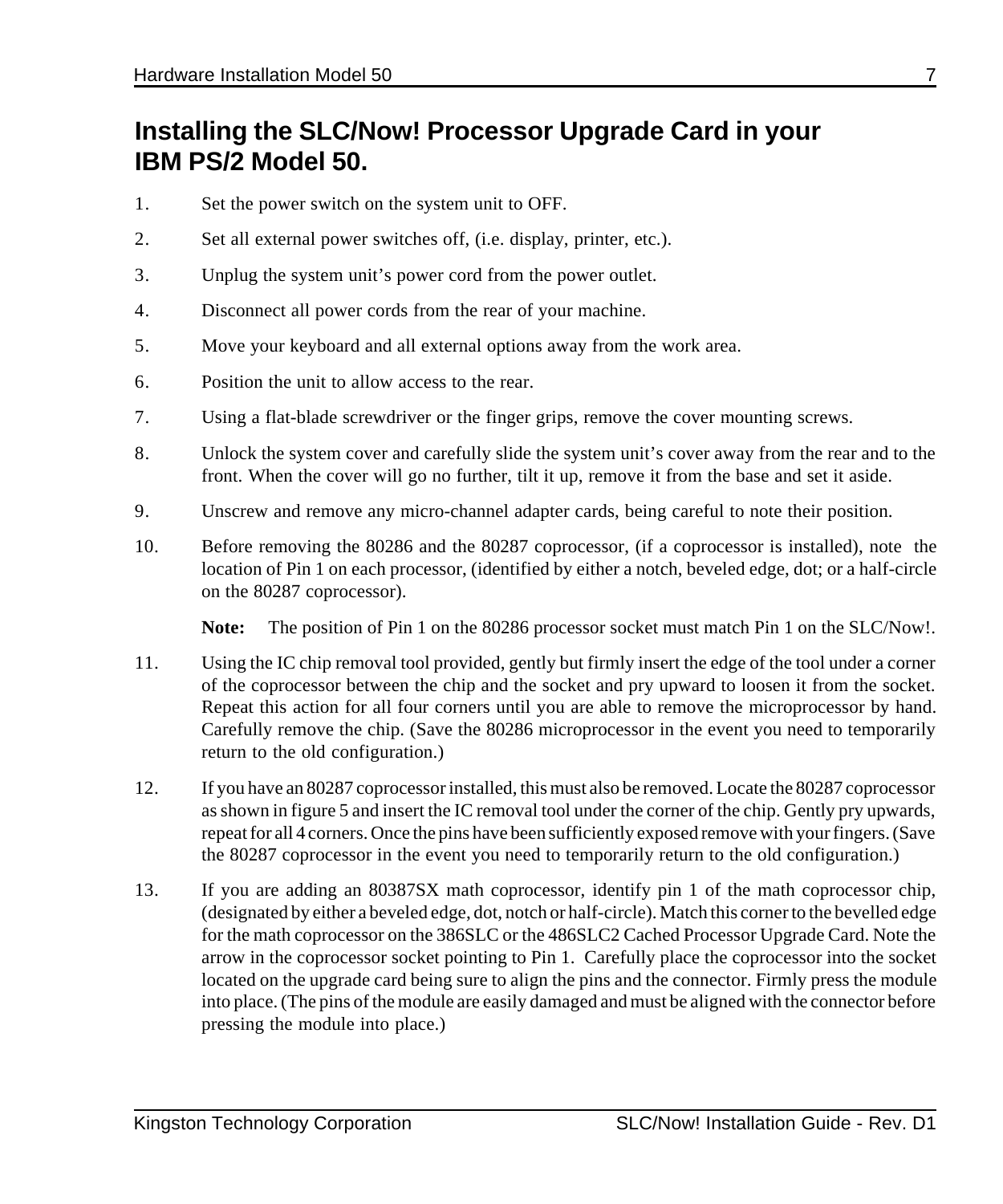- 14. Align the beveled edge of the 80286 outline on the SLC/Now! with pin 1 on the 80286 socket. Press gently into place, applying an even pressure. **(If the SLC/Now! is not positioned correctly, damage to both your IBM PS/2 and the upgrade card may result.)**
- 15. Return micro-channel adapter cards to their original positions as noted previously. Be certain to retighten the screws to secure the adapters in place.
- 16. Replace the cover and reattach all cables and power cords.
- 17. If you are changing the system configuration by either adding a math coprocessor or eliminating a math coprocessor do the following steps, (otherwise skip to step 18).
	- a). Boot the system from your backup copy of the IBM Reference diskette, containing the configuration files for any micro-channel adapters installed in your PS/2 Model 50.
	- b). While the system is booting, a 162 error will appear on the screen indicating a change in your PS/2 configuration.
	- c). After the IBM logo appears, press the **Enter** key.
	- d). A description of the 162 error code will appear, followed by a prompt asking if you want "auto configuration." Answer "Y" (yes), to the reconfigure question.
	- e). After the system has been reconfigured, remove the back-up reference diskette and reboot the computer.



*Figure 5. IBM PS/2 Model 50*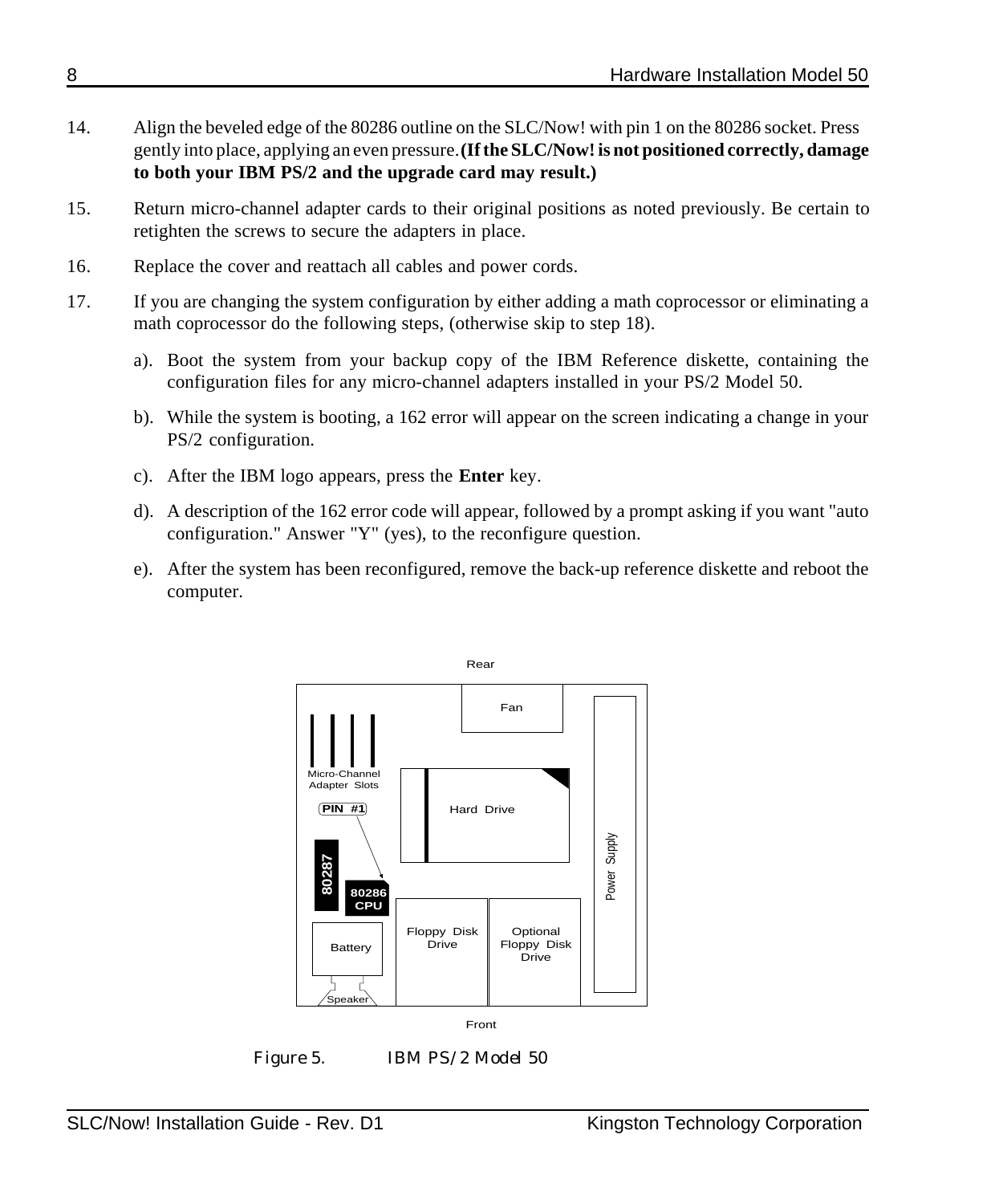- 18. Turn on power to your PS/2, check that it boots successfully. If it does not, check that the SLC/Now! is correctly inserted into the 80286 socket with Pin 1 lined up. Check for bent or damaged pins.
- 19. Once the machine boots correctly, install the setup utility to enable the SLC/Now!'s onboard cache. Refer to the section *"Software Installation."*

## **Installing the SLC/Now! Processor Upgrade Card in your IBM PS/2 Model 50Z**

- 1. Set the power switch on the system unit to OFF.
- 2. Set all external power switches off, (i.e. display, printer, etc.).
- 3. Unplug the system unit's power cord from the power outlet.
- 4. Disconnect all power cords from the rear of your machine.
- 5. Move your keyboard and all external options away from the work area.
- 6. Position the unit to allow access to the rear.
- 7. Using a flat-blade screwdriver or the finger grips, remove the cover mounting screws.
- 8. Unlock the system cover and carefully slide the system unit's cover away from the rear and to the front. When the cover will go no further, tilt it up, remove it from the base and set it aside.
- 9. Unscrew and remove any micro channel adapter cards, being careful to note their position.
- 10. Before removing the 80286 and the 80287 math coprocessor, (if a coprocessor is installed), note the location of pin 1 on each processor, (identified by either a notch, beveled edge, dot; or a half-circle on the 80287 coprocessor).

- 11. Using the PLCC Extractor insert the steel tongs into the two notches on the 80286 chip socket, (on the system board). Squeeze the grips of the PLCC extractor tool together and carefully remove the 80286 from the socket while gently rocking side to side. (Save the 80286 microprocessor in the event you need to temporarily return to the old configuration.)
- 12. If you have an 80287 coprocessor installed, this must also be removed. Locate the 80287 coprocessor as shown in figure 6 and insert the IC removal tool under the corner of the chip. Gently pry upwards, repeat for all 4 corners. Once the pins have been sufficiently exposed remove with your fingers. (Save the 80287 coprocessor in the event you need to temporarily return to the old configuration.)
- 13. If you are adding an 80387SX math coprocessor, identify pin 1 of the math coprocessor chip, (designated by either a beveled edge, dot, notch or half-circle). Match this corner to the bevelled edge for the math coprocessor on the 386SLC or the 486SLC2 Cached Processor Upgrade Card. Note the arrow in the coprocessor socket pointing to Pin 1. Carefully place the coprocessor into the socket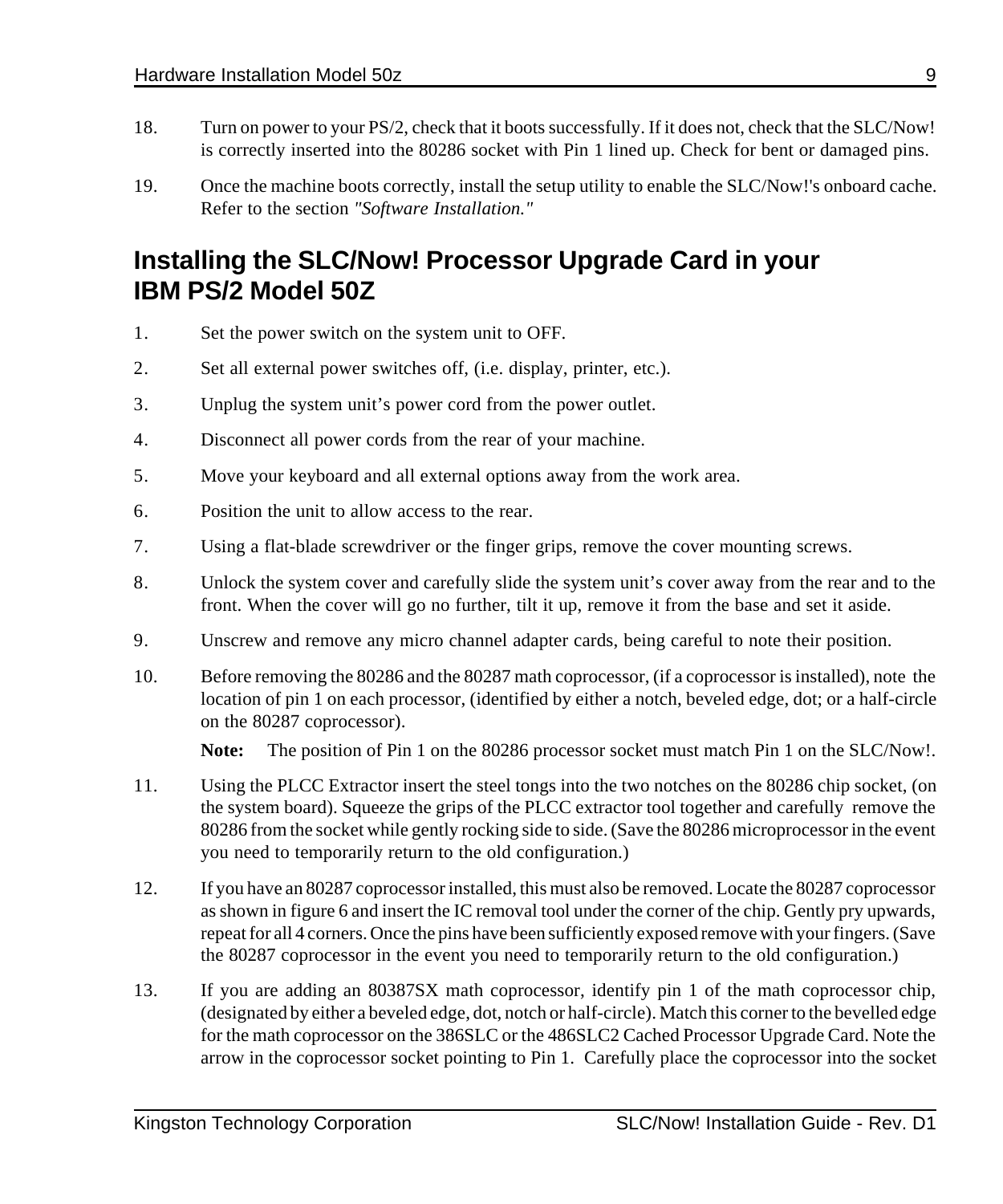located on the upgrade card being sure to align the pins and the connector. Firmly press the module into place. (The pins of the module are easily damaged and must be aligned with the connector before pressing the module into place.)

- 14. Align the beveled edge of the 80286 outline on the 386SLC or 486SLC2 Processor Upgrade with pin 1 on the 80286 socket. For reference, see Figure 1 on page 3 for New LCM board version Rev.A4 or higher, or Figure 3 for older version. Press gently into place, applying an even pressure. **(If it is not positioned correctly, damage to both your IBM PS/2 and the upgrade card may result.)**
- 15. Return micro-channel adapter cards to their original positions as noted previously. Be certain to retighten the screws to secure the adapters in place.
- 16. Replace the cover and reattach all cables and power cords.
- 17. If you are changing the system configuration by either adding a math coprocessor or eliminating a math coprocessor do the following steps, (otherwise skip to step 18).
	- a). Boot the system from your backup copy of the IBM Reference diskette, containing the configuration files for any micro-channel adapters installed in your PS/2 Model 50Z.
	- b). While the system is booting, a 162 error will appear on the screen indicating a change in your PS/2 configuration.
	- c). After the IBM logo appears, press the **Enter** key.
	- d). A description of the 162 error code will appear, followed by a prompt asking if you want "auto configuration." Answer "Y" (yes), to the reconfigure question.



*Figure 6. IBM PS/2 Model 50Z*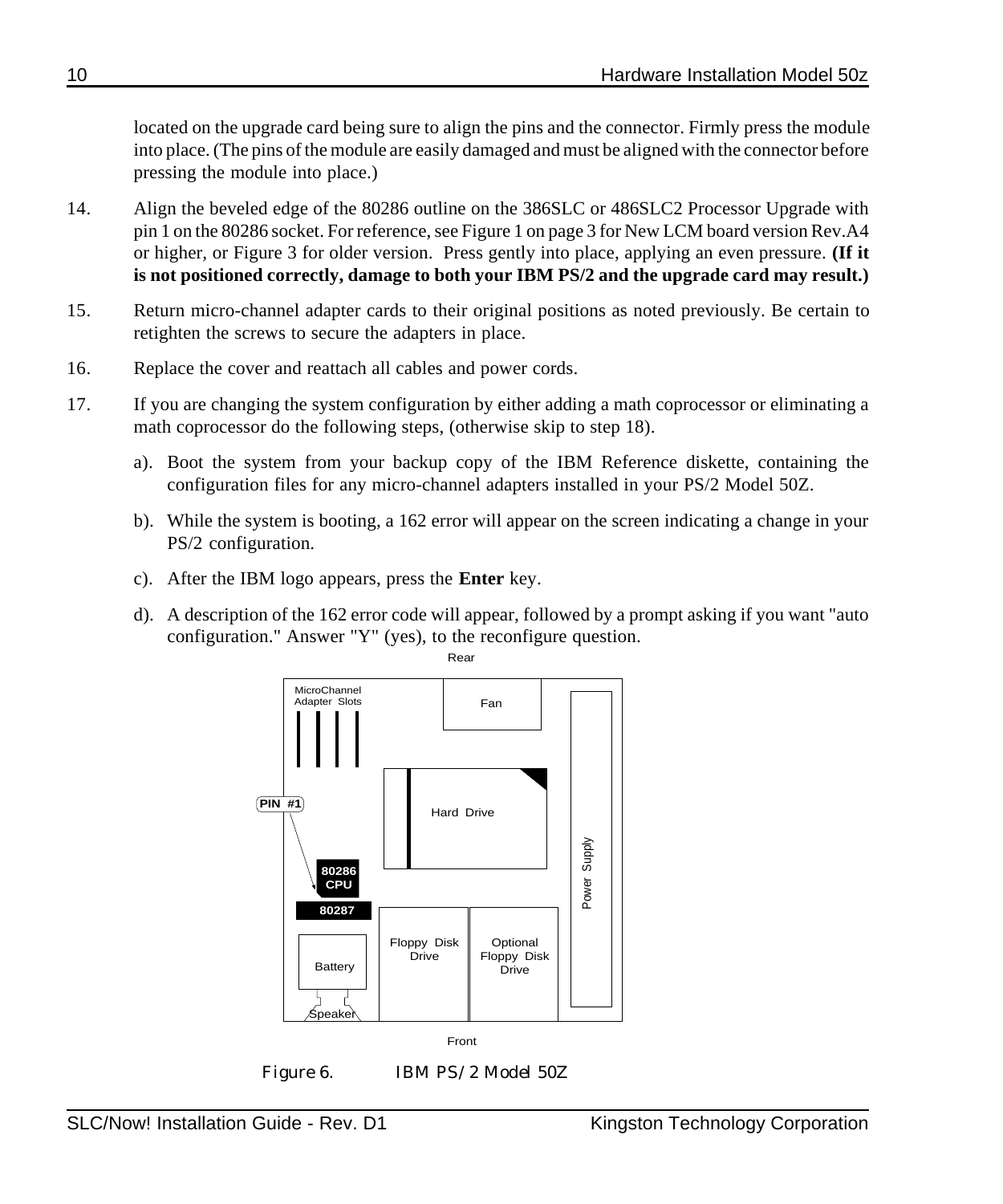- e). After the system has been reconfigured, remove the back-up reference diskette and reboot the computer.
- 18. Turn on power to your PS/2, check that it boots successfully. If it does not, check that the SLC/Now! is correctly inserted into the 80286 socket. Check for bent or damaged pins.
- 19. Once the machine boots correctly, install the setup utility for Enabling/Disabling the Memory Cache. Continue with the *"Software Installation"* section on page 13.

### **Installing the SLC/Now! Processor Upgrade Card in your IBM PS/2 Model 60**

- 1. Set the power switch on the system unit to OFF.
- 2. Set all external power switches off, (i.e. display, printer, etc.).
- 3. Unplug the system unit's power cord from the power outlet.
- 4. Disconnect all power cords from the rear of your machine.
- 5. Move your keyboard and all external options away from the work area.
- 6. Place the PS/2 Model 60 on its side and unlock the side panel.
- 7. Tilt the side panel and remove from the base. Set the side panel aside.
- 8. Unscrew and remove any micro channel adapter cards, being careful to note their position.
- 9. Before removing the 80286 and the 80287 math coprocessor, (if a coprocessor is installed), note the location of pin 1 on each processor, (identified by either a notch, beveled edge, dot; or a half-circle on the 80287 coprocessor).

- 10. Using the IC chip removal tool, gently but firmly insert the edge of the tool under a corner of the processor between the chip and the socket and pry upward to loosen it from the socket. Repeat this action for all four corners until you are able to remove the microprocessor by hand. Carefully remove the chip. (Save the 80286 microprocessor in the event you need to temporarily return to the old configuration.)
- 11. If you have an 80287 coprocessor installed, this must also be removed. Locate the 80287 coprocessor as shown in figure 7 and insert the IC removal tool under the corner of the chip. Gently pry upwards, repeat for all 4 corners. Once the pins have been sufficiently exposed remove with your fingers. (Save the 80287 microprocessor in the event you need to temporarily return to the old configuration.)
- 12. If you are adding an 80387SX math coprocessor, identify pin 1 of the math coprocessor chip, (designated by either a beveled edge, dot, notch or half-circle). Match this corner to the bevelled edge for the math coprocessor on the 386SLC or the 486SLC2 Cached Processor Upgrade Card. Note the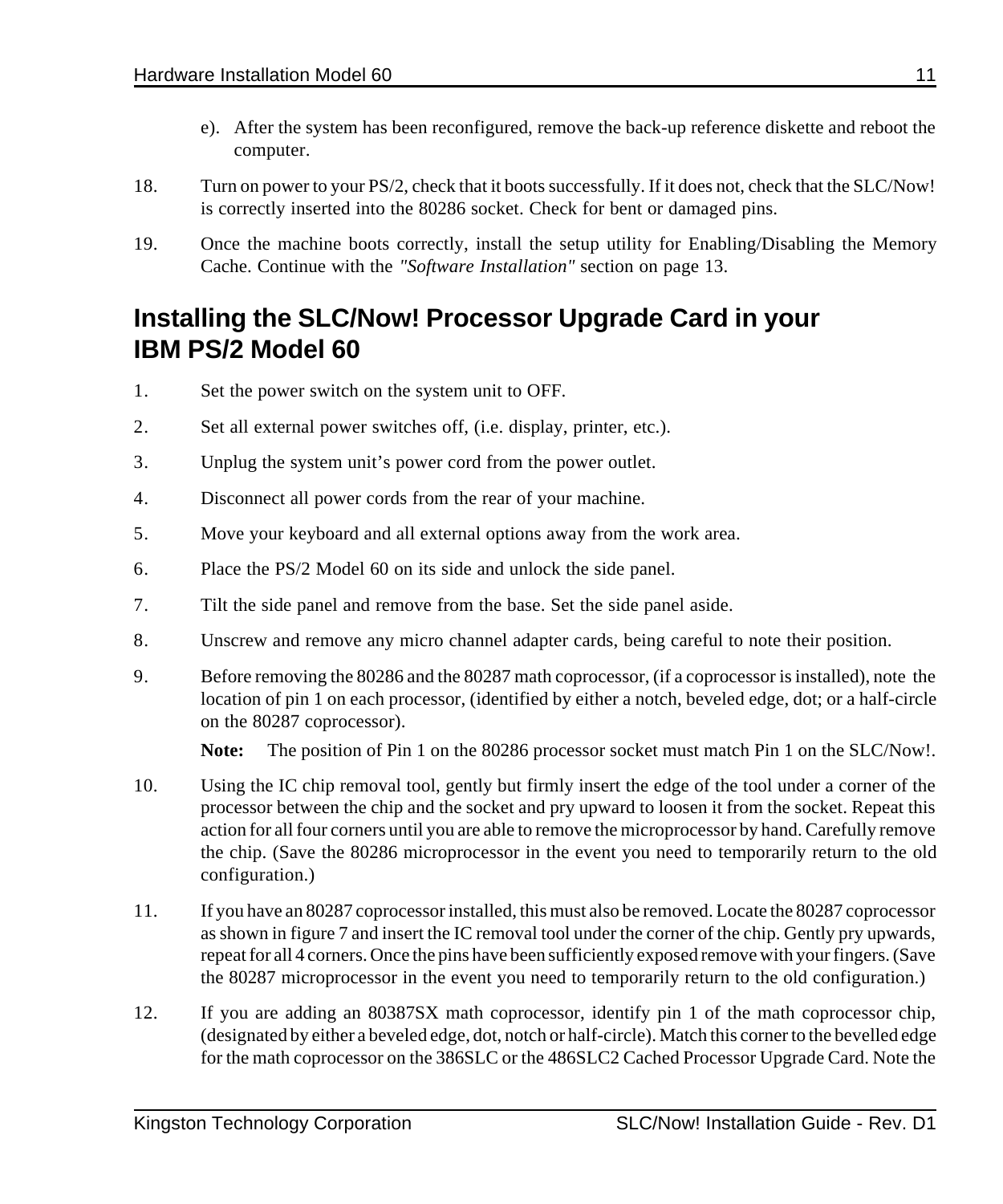arrow in the coprocessor socket pointing to Pin 1. Carefully place the coprocessor into the socket located on the upgrade card being sure to align the pins and the connector. Firmly press the module into place. (The pins of the module are easily damaged and must be aligned with the connector before pressing the module into place.)

- 13. Align the beveled edge of the 80286 outline on the SLC/Now! with pin 1 on the 80286 socket. Press gently into place, applying an even pressure. **(If the SLC/Now! is not positioned correctly damage to both your IBM PS/2 and the upgrade card may result.)**
- 14. Return micro-channel adapter cards to their original positions as noted previously. Be certain to retighten the screws to secure the adapter cards in place.
- 15. Replace the cover and reattach all cables and power cords.
- 16. If you are changing the system configuration by either adding a math coprocessor or eliminating the math coprocessor do the following steps, (otherwise skip to step 17).
	- a). Boot the system from your backup copy of the IBM Reference diskette, containing the configuration files for any micro-channel adapters installed in your PS/2 Model 60.
	- b). While the system is booting, a 162 error will appear on the screen indicating a change in your PS/2 configuration.
	- c). After the IBM logo appears, press the **Enter** key.
	- d). A description of the 162 error code will appear, followed by a prompt asking if you want "auto configuration." Answer "Y" (yes), to the reconfigure question.



*Figure 7. IBM PS/2 Model 60*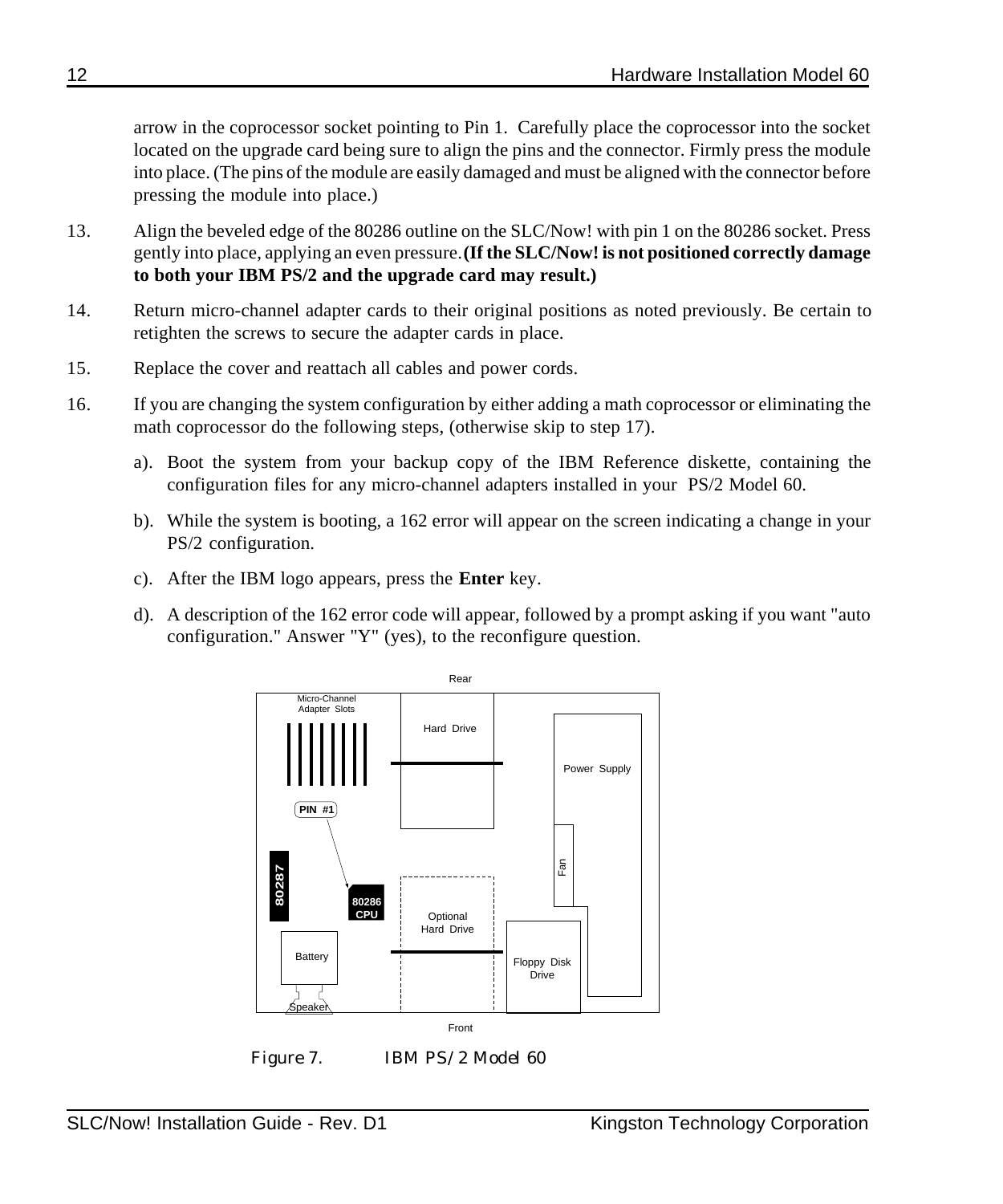- e). After the system has been reconfigured, remove the back-up reference diskette and reboot the computer.
- 17. Turn on power to your PS/2, check that it boots successfully. If it does not, check that the SLC/Now! is correctly inserted into the 80286 socket. Check for bent or damaged pins.
- 18. Once the machine boots correctly, install the setup utility for Enabling/Disabling the Memory Cache as outlined below.

## **Software Installation**

The SLC/Now! requires a cache enabling device driver, SLCCARD.SYS to run at optimum performance. This device driver comes in two versions, DOS or OS/2, depending on which operating system you are using. If you are running an earlier version OS/2 1.2 or 1.3, you will need to upgrade to version 2.0 or higher. OS/ 2 is NOT supported on PS/2 Models 25 286 or 30 286 due to design limitations within those systems. Only install OS/2 in models 50, 50z, and 60 with SLC/Now! processor upgrades installed.

The DOS driver, SLCCARD.SYS, or the OS/2 driver, SLCOS220.SYS, must be added to your CONFIG.SYS file to enable the SLC/Now!'s 8K or 16K onboard cache. Follow the appropriate instructions below depending on your operating system.

## **Enabling the Cache (DOS version)**

The DOS cache control program, SLCCARD.SYS, should be loaded as a device driver in your CONFIG.SYS file. To add the device driver to your CONFIG.SYS file, do the following:

- Step 1. Copy **SLCCARD.SYS** to the root directory on the hard drive, or to a bootable floppy if you are booting from a floppy.
- Step 2. Using your favorite text editor, add the following line as the first "DEVICE=" line in your CONFIG.SYS file:

#### **DEVICE=C:\SLCCARD.SYS**

To verify the cache has been enabled, run **SPEED200.EXE** from the Kingston Utility Diskette. This is the Landmark System Speed Test version 2.0. This program will tested the clock speed of the SLC/Now! and report a dramatic difference when the cache is enabled. Refer to *Appendix A Running Landmark System Speed Test* in the back of this manual.

If the processor cache is not enabled, the performance will be considerably less than it was with the 286 microprocessor. Review the steps listed above to verify proper installation of the device driver.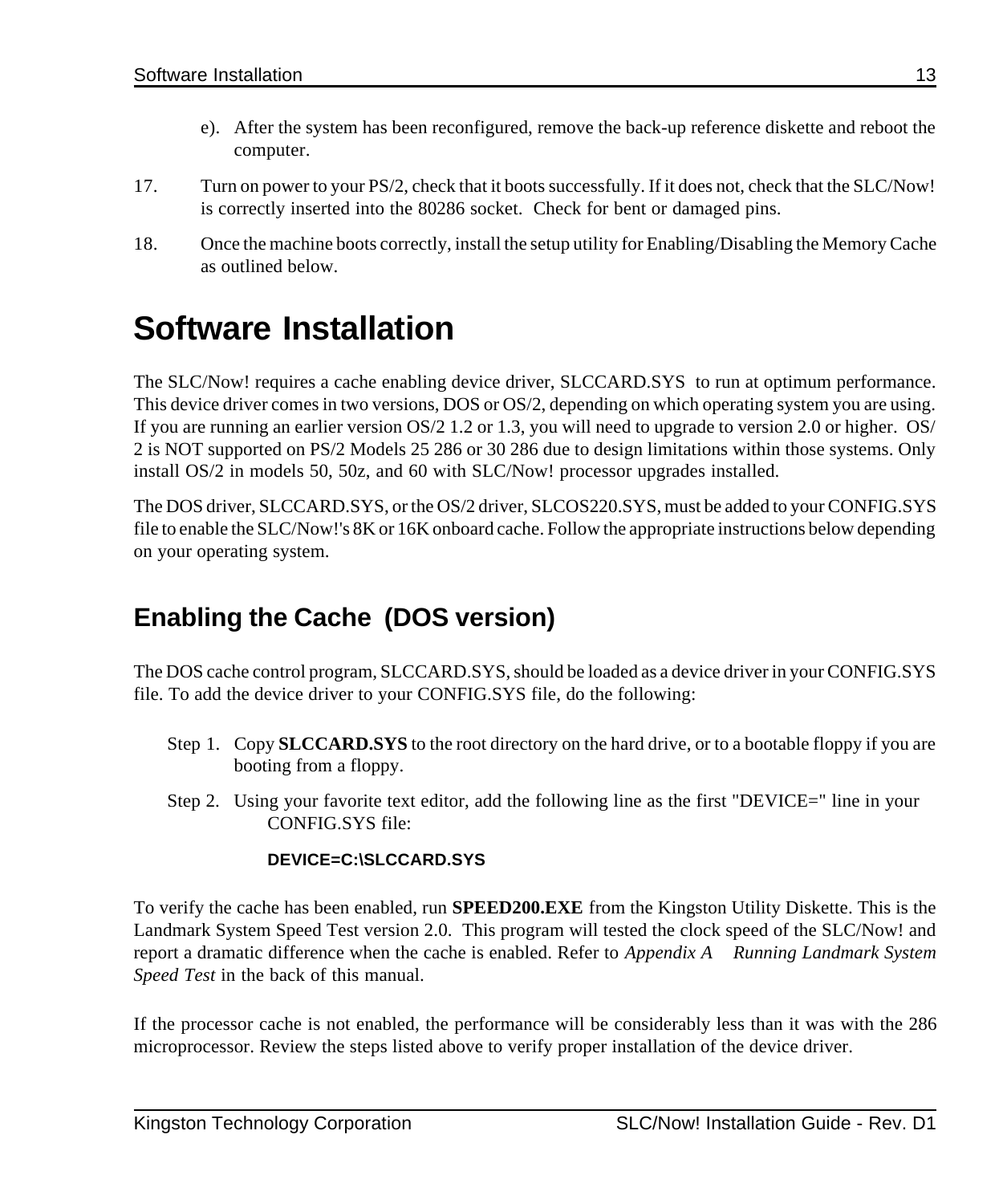## **Enabling the Cache (OS/2 version)**

The OS/2 2.0 or higher cache control program, SLCOS220.SYS, should be loaded as a device driver in your CONFIG.SYS file. To add the device driver to your CONFIG.SYS file, do the following:

- Step 1. Copy **SLCOS220.SYS** to the OS/2 root directory on the hard drive, or to a bootable floppy if you are booting from a floppy.
- Step 2. Using your favorite text editor, add the following line as the **last** "DEVICE=" line in your CONFIG.SYS file:

#### **DEVICE = C:\OS2\SLCOS220.SYS**

This will enable the SLC/Now! to operate at optimum performance. Please note, you cannot open a DOS window within OS/2 to run the speed test from the Kingston diskette. To test the SLC/Now!'s performance you must boot from a DOS floppy to run the Landmark 2.0 speed test.

## **Troubleshooting**

This troubleshooting section and Appendix C "Common Problems" listed in the back of this manual are designed to assist you in correcting problems with your system. If you do not find your problem listed, or the suggestions described do not solve your problem, call Kingston Technical Support at (714) 435-2639. Please have available the following information before you call:

- **·** Speed rating of the math coprocessor if installed.
- **·** Exact wording of any error messages associated with the problem.
- **·** Listing of your CONFIG.SYS.
- **·** Listing of your AUTOEXEC.BAT.
- **·** Version number of your application/operating system.

#### **Machine Does Not Boot**

- 1. Check that all power and cables are plugged into the right locations. The system unit power indicator and Display indicators should show light indicating power.
- 2. Turn off the computer and unplug the unit from the power outlet. Remove the cover from the system unit and check that all adapter boards are firmly seated in their sockets. Replace the cover and turn the power on again.
- 3. Turn off the computer and unplug the unit from the power outlet. Check the orientation of Pin 1. Make sure Pin 1 on the 80286 socket matches Pin 1 on the SLC/Now! and insure that it is firmly seated in the 80286 socket.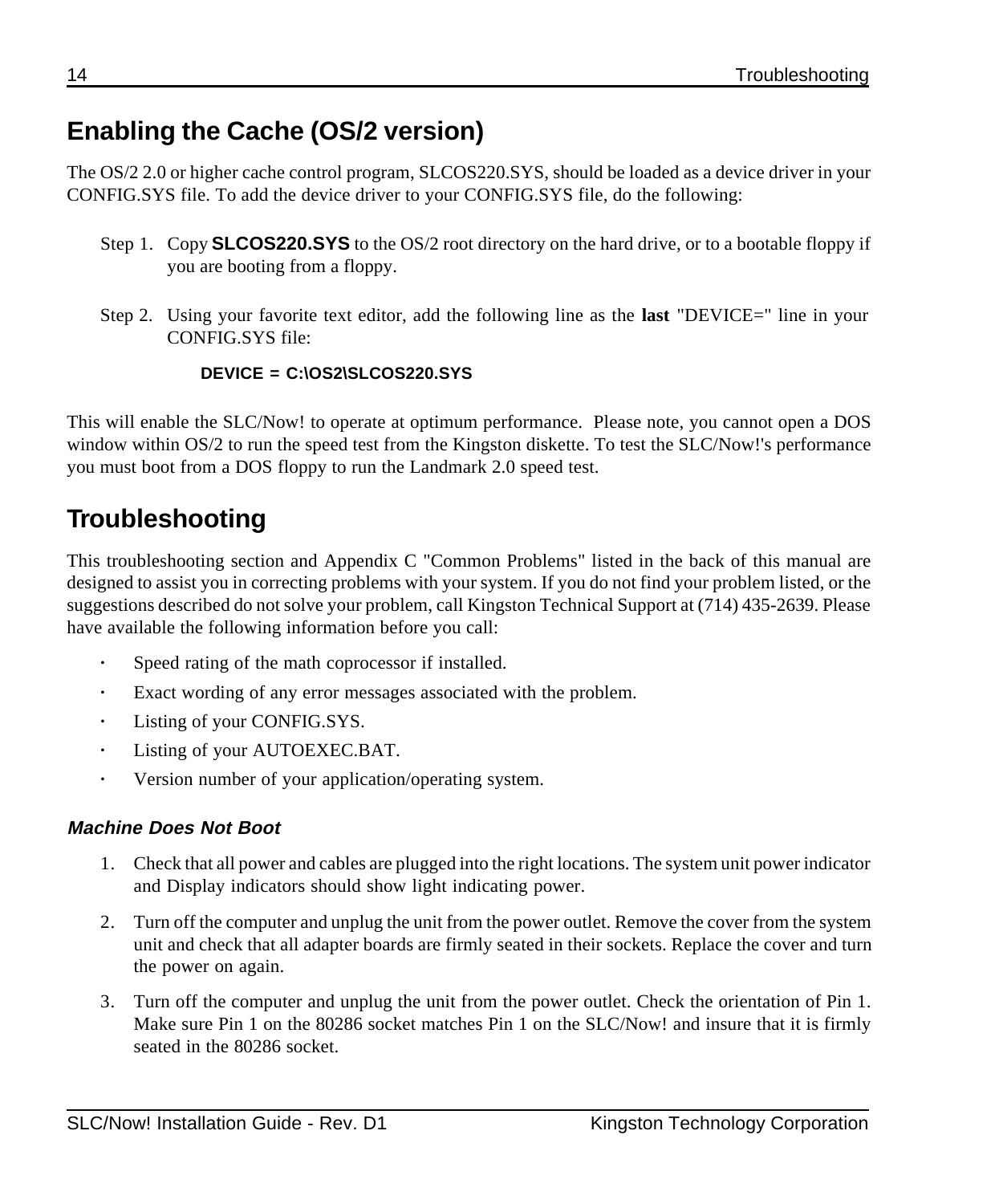4. Remove the SLC/Now!, replace with the 80286 and 80287 (if previously installed) and turn the power on. If system boots, the SLC/Now! may be defective. Contact your dealer.

#### **System Boots from Floppy Disk, does not boot from Hard Disk**

Check the connections to the hard disk and controller card. Connection may have been dislodged.

#### **System does not read floppy drive**

Check the connections to the floppy disk controller card. Connection may have been dislodged.

#### **System seems to run slow**

Check to see if the cache control program (SLCCARD.SYS or SLCOS220.SYS) has been added to your CONFIG.SYS file. If so, run the Landmark 2.0 speed test from the Kingston diskette.

#### **Using DOS's EMM386.EXE**

The SLCCARD.SYS driver must load before EMM386.EXE in your CONFIG.SYS file. If you are using MemMaker, please verify the order of device drivers when finished. If SLCCARD is not the first device loaded, move it to the top line in CONFIG.SYS.

#### **Using DOS 6.0's MemMaker**

This utility will change the order of devices in CONFIG.SYS. The SLCCARD.SYS file must remain the first driver loaded. Comment out the SLCCARD driver (add REM to beginning of line) and reboot by turning power off and then on. Run MemMaker as usual. When MemMaker has finished, edit your CONFIG.SYS, uncomment the SLCCARD device line (remove REM statement) and move it to the top of the file.

You can also program MemMaker to do this procedure for you by adding the driver to MemMaker's information (INF) file. This approach will prevent any future conflicts when running the MemMaker utility. Follow the steps below:

1. Edit the MEMMAKER.INF file located in your DOS directory.

```
C:\> cd\dos [Enter]
C:\DOS> edit memmaker.inf [Enter]
```
2. Scroll down to the bottom of the file and insert the following line:

#### **^slccard**

3. Save your changes and exit the file.

Adding the program name with a carat (^) in front will tell MemMaker to load the driver in memory before HIMEM and EMM386. It will not be loaded into upper memory. You can now run MemMaker to calculate the optimum memory configuration for your system without interfering with the SLCCARD.SYS driver. For more information, read the beginning of the MEMMAKER.INF file.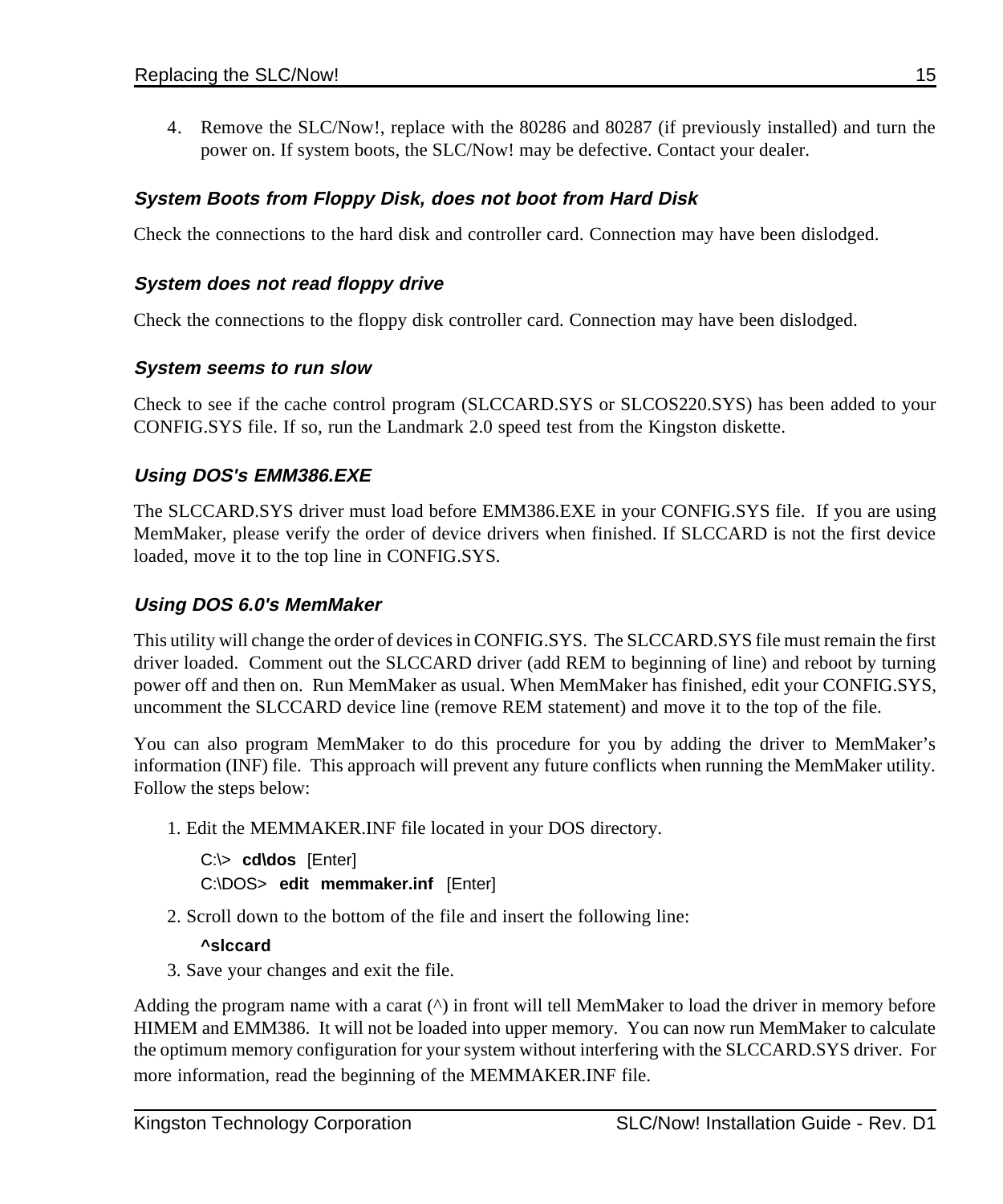## **Replacing the SLC/Now! Processor Upgrade Card**

To remove your SLC/Now! from your IBM PS/2 and restore the system with your original 80286 microprocessor, simply follow these steps:

- 1. If the **CONFIG.SYS** has been modified to enable the cache (for either DOS or OS/2 2.0 version), remove the line or make it a REM statement.
- 1. Set the power switch on the system unit to OFF.
- 2. Set all external power switches off, (i.e. display, printer, etc.).
- 3. Unplug the system unit's power cord from the power outlet.
- 4. Disconnect all power cords from the rear of your machine.
- 5. Move your keyboard and all external options away from the work area.
- 6. Position the unit to allow access to the rear.
- 7. Using a flat-blade screwdriver, remove the cover mounting screws.
- 8. **For Models 25, 30, 50, 50Z:** Unlock the system cover and carefully slide the system unit's cover away from the rear and to the front. When the cover will go no further, tilt it up, remove it from the base and set it aside.

For Model 60: Lay the tower system unit on its side and remove the side panel

- 9. Unscrew and remove any micro-channel adapter boards, being careful to note their position.
- 10. Hold the SLC/Now! gently on the edges and pull upwards, while rocking side to side, being careful not to bend any pins. Be sure to note the position of pin 1, (pin 1 of the 80286 must be inserted into pin 1 of the socket).

Place the SLC/Now! in the original packaging material and contact your dealer or IBM for repair or replacement.

- 11. If you are restoring the 80287, align pin 1 on the 80287 with pin 1 of the socket and press into place, being careful not to bend the pins.
- 12. Replace the 80286 microprocessor, be careful to align pin 1 of the chip with pin 1 of the socket.
- 13. Return adapter boards to their original positions as noted previously, being certain to tighten the screws.
- 14. Replace the cover and reattach all cables and power cords.
- 15. Turn on power to your PS/2, check that it boots successfully. (If you are changing the system's configuration, reconfigure the system using the backup copy of your IBM Reference diskette containing the configuration files for any microchannel adapters installed in the system).
- 16. If your PS/2 does not boot, check that the 286 is firmly inserted into the 80286 socket.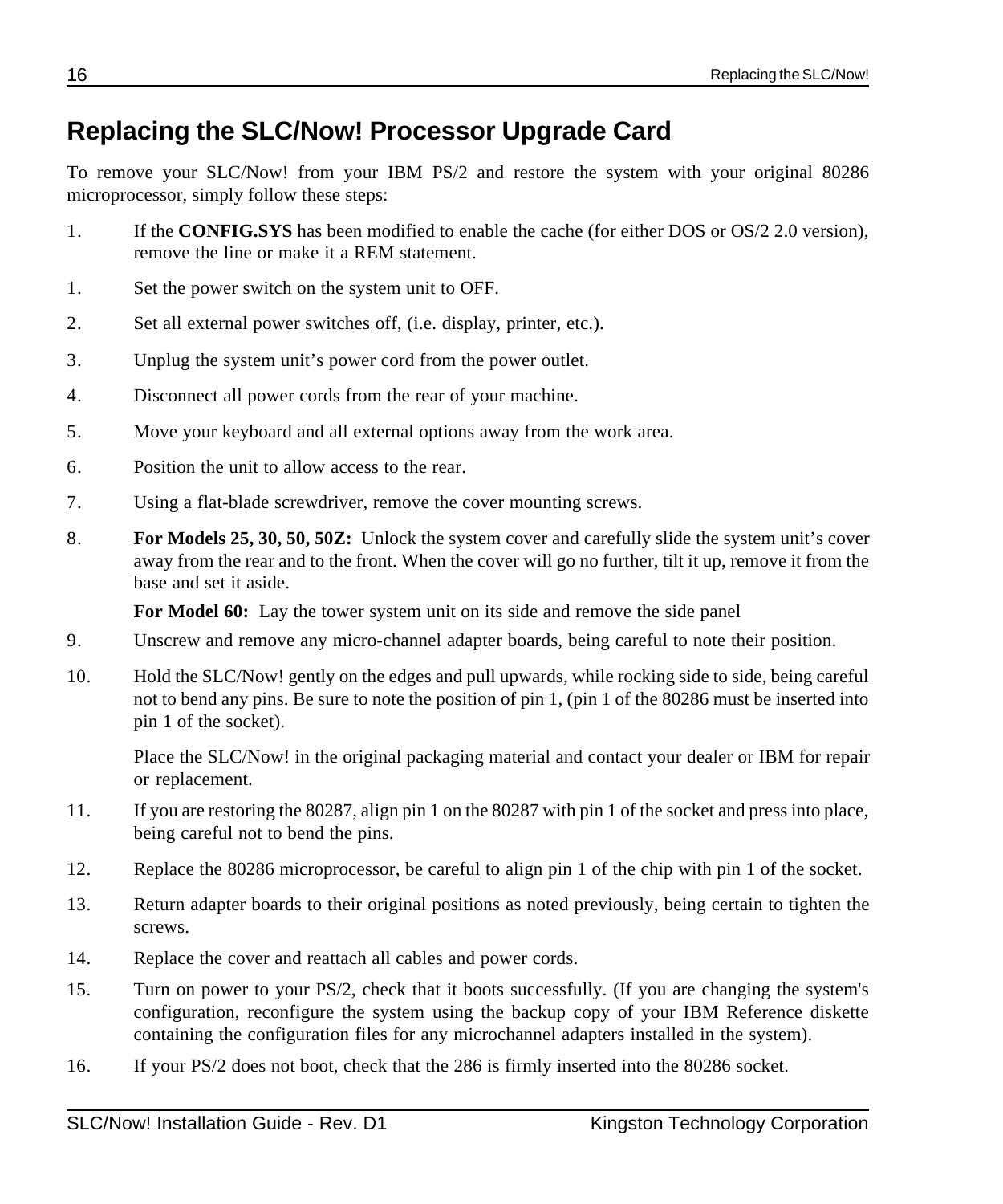# **Appendices**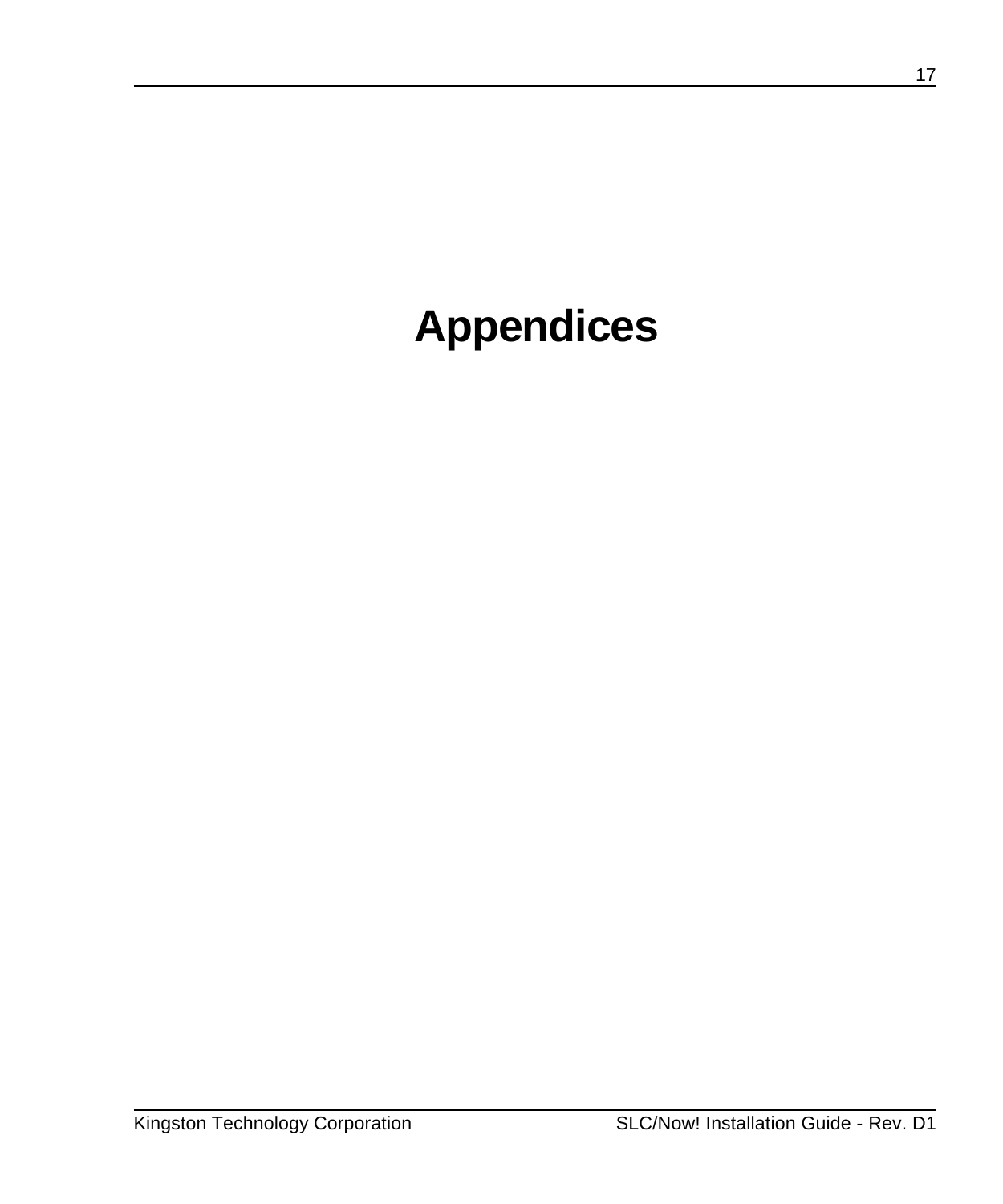## **Appendix A Running Landmark System Speed Test**

To verify that the onboard cache is enabled as well as proper operation of the SLC/Now!, you can run the Landmark System Speed Test, provided on the Kingston Utility diskette. To run Landmark, follow these steps:

NOTE: Due to the multi-tasking nature of both Windows and OS/2, running Landmark in these environments yields inconsistent results. In order to obtain consistent results, you must start Landmark directly from DOS.

Step 1. Insert the Kingston Utility diskette into Drive A.

Step 2. At the DOS prompt, enter the following commands:

C> **a: [Enter]**

A> **speed200 [Enter]**

To bypass the initial screen, skip the video test, and run the test without the beeping sound, type:

#### A> **speed200 /b /nv /q [Enter]**

- **/b** to bypass initial menu.
- **/nv** do not run video test.
- **/q** run in quiet mode (no sound). Note: Pressing [F10] while the test is running turns sound off.

The resulting bar graph indicates the relative speed in MHz of your CPU (Central Processing Unit) and your FPU (Floating Point Unit, aka Math Co-Processor), if installed. We do not use the video bar for this test. For example, if you have an IBM PS/2 Model 60 with an SLC/Now! 20MHz, the Landmark Speed 2.00 Test will show a CPU speed of 45.90.

Use the charts below to find the relative speeds you can expect with cache memory enabled and disabled.

| Landmark 2.00  | 386SLC/20 | 386SLC/25 | 486SLC2/50 |
|----------------|-----------|-----------|------------|
| Cache Enabled  | 45MHz CPU | 57MHz CPU | 107MHz CPU |
| Cache Disabled | 6MHz CPU  | 7MHz CPU  | 8MHz CPU   |

**Note**: When running Landmark System Speed Test on the 486SLC2/50, the "CPU CLOCK" value will be 17Mhz . This is due to the use of clock-doubling technology and does not indicate a problem. To test, verify the CPU bar graph reports over 110MHz as compared to an IBM AT.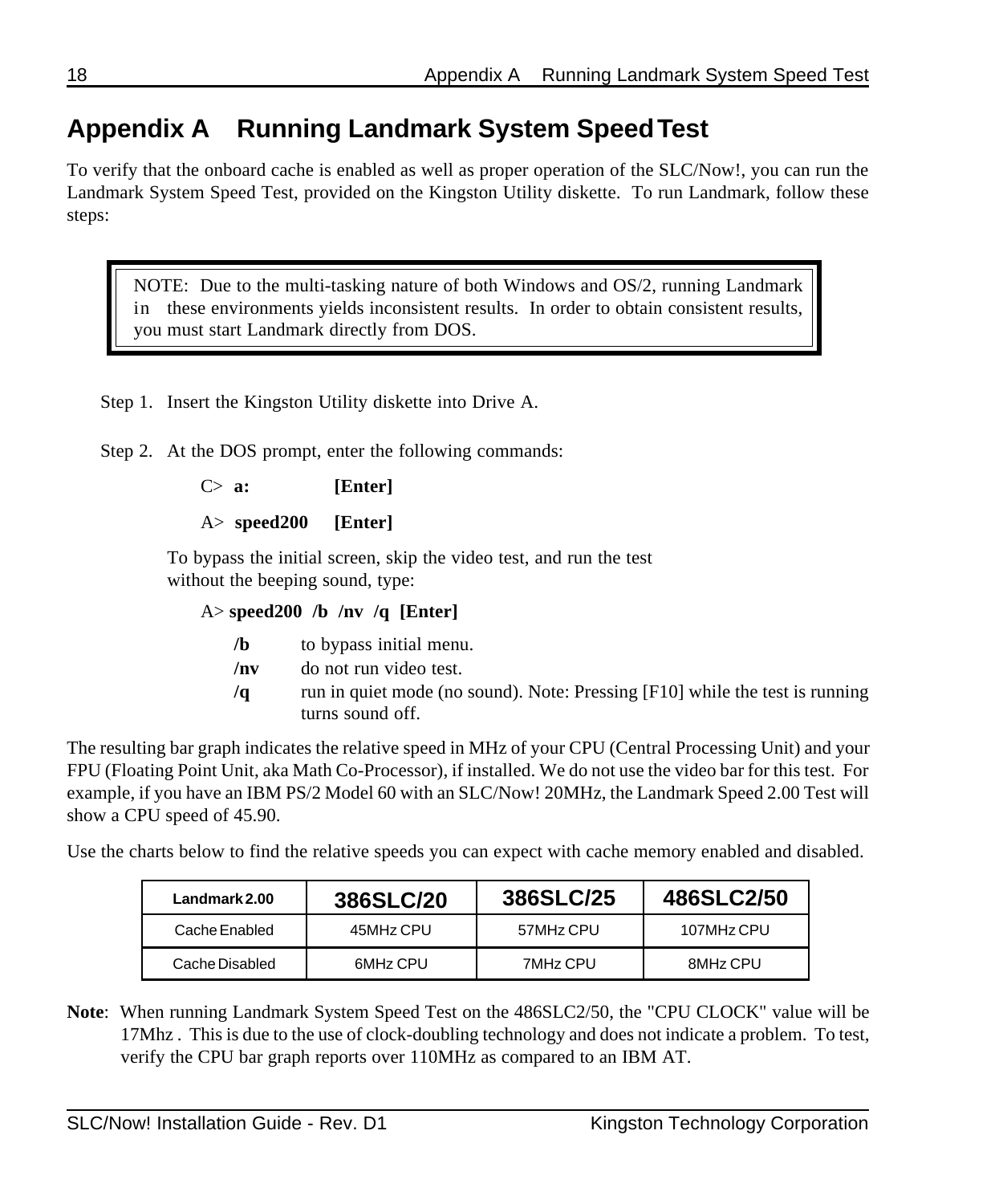### **Appendix B Re-installing Windows for 386 Enhanced Mode**

One of the many benefits of upgrading your 286 computer with the SLC/Now! is the ability to make use of multi-tasking in the 386 Enhanced Mode of Microsoft Windows

To run Windows in 386 Enhanced Mode, a 386SX or higher processor must be present during the installation of Windows. If Windows was installed on your system prior to installing the SLC/Now!, you must re-install Windows. If you do not reinstall Windows, it will still run but it will not be able to use 386 Enhanced mode.

To reinstall Windows, follow these steps:

- Step 1. Remove the HIMEM.SYS statement and any other memory manager statements from CONFIG.SYS.
- Step 2. Remove the SMARTDRV.SYS or SMARTDRV.EXE from both CONFIG.SYS or AUTOEXEC.BAT if present.
- Step 3. Reboot the computer by turning power off then on.

**NOTE:** It is absolutely necessary that these steps 1, 2, and 3 be done prior to reinstalling Windows, (step 4). If these steps are not followed, Windows will not install the 386 Enhanced Mode files that are required.

Step 4. When the computer is finished booting, reinstall Windows.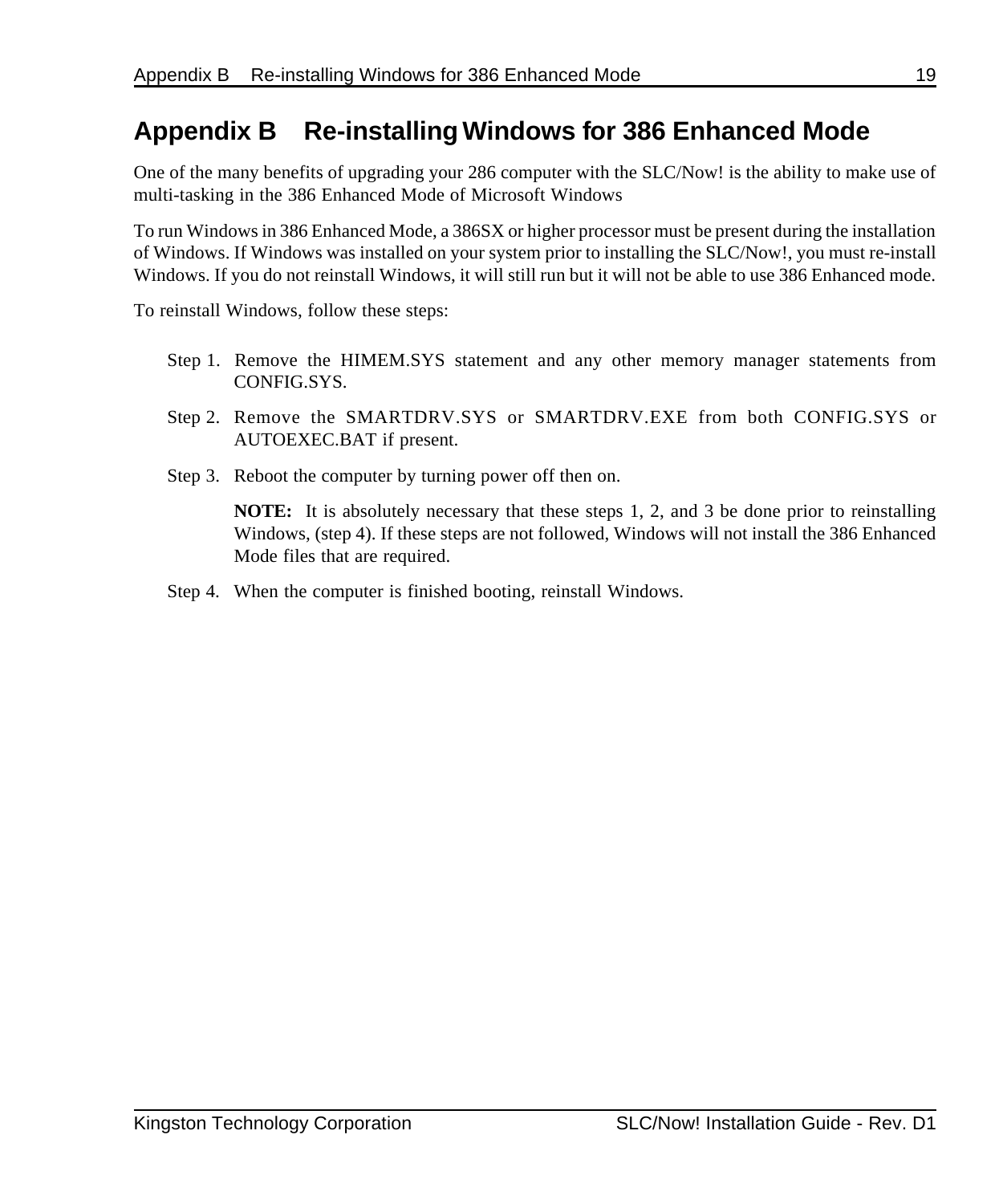## **Appendix C Common Problems**

#### **Windows 3.0 Won't Go into 386 Enhanced Mode**

In order to run Windows in 386 Enhanced mode, you must re-install Windows **after** the SLC/Now! has been installed. If you have not done this, refer to Appendix B for details.

- **Symptom:** When starting Windows, the Microsoft logo is displayed and then the DOS prompt appears in the upper left of the screen.
- **Solution:** Modify the SMARTDRV.SYS statement in your CONFIG.SYS file. Add the "Disable double buffering" parameter "**/b-**" to the end of the statement. For example:

If the SMARTDRV.SYS statement looks like this:

#### **device=c:\windows\smartdrv.sys 2048 1024**

Change it to look like this:

**device=c:\windows\smartdrv.sys 2048 1024 /b-**

#### **System Runs Slow**

|           | <b>Symptom:</b> The Landmark System Speed Test indicates that the computer is running at                            |
|-----------|---------------------------------------------------------------------------------------------------------------------|
| a very    | slow rate.                                                                                                          |
| Solution: | The onboard cache memory is not enabled. Refer to the section on "Software"<br>Installation" on enabling the cache. |

#### **Free Technical Support**

If you have problems associated with your SLC/Now! processor upgrade which you are unable to resolve through the use of this manual or have additional questions, comments, or suggestions regarding your new SLC/Now! or any other Kingston product, you can contact Kingston Technical Support at (714) 435-2639.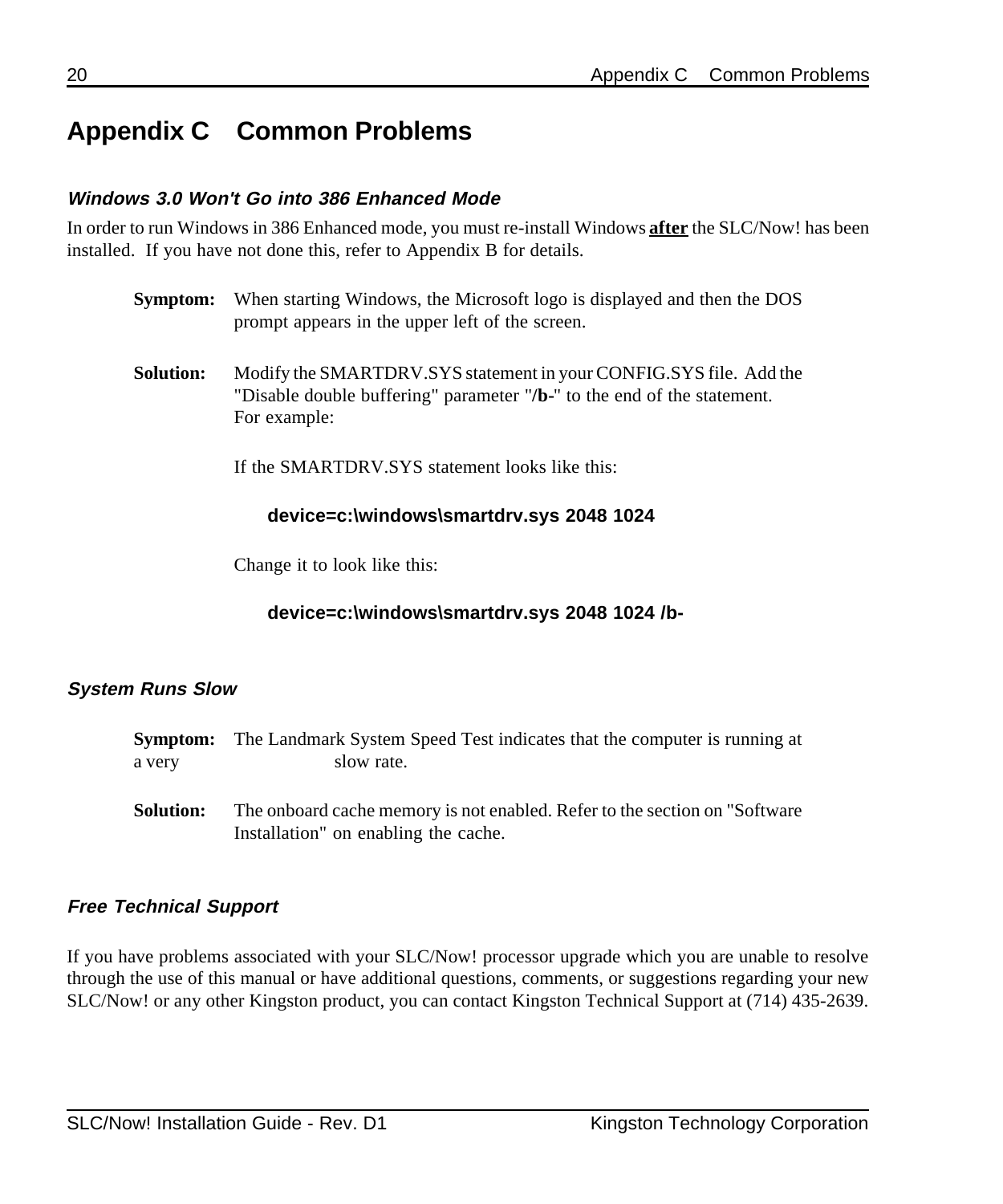**Kingston Technology SLC/Now! Installation Guide For PS/2 Models 25-286, 30-286 50, 50z, & 60**

**Models: SLC20/xxM SLC25/xxM SLC50/xxM**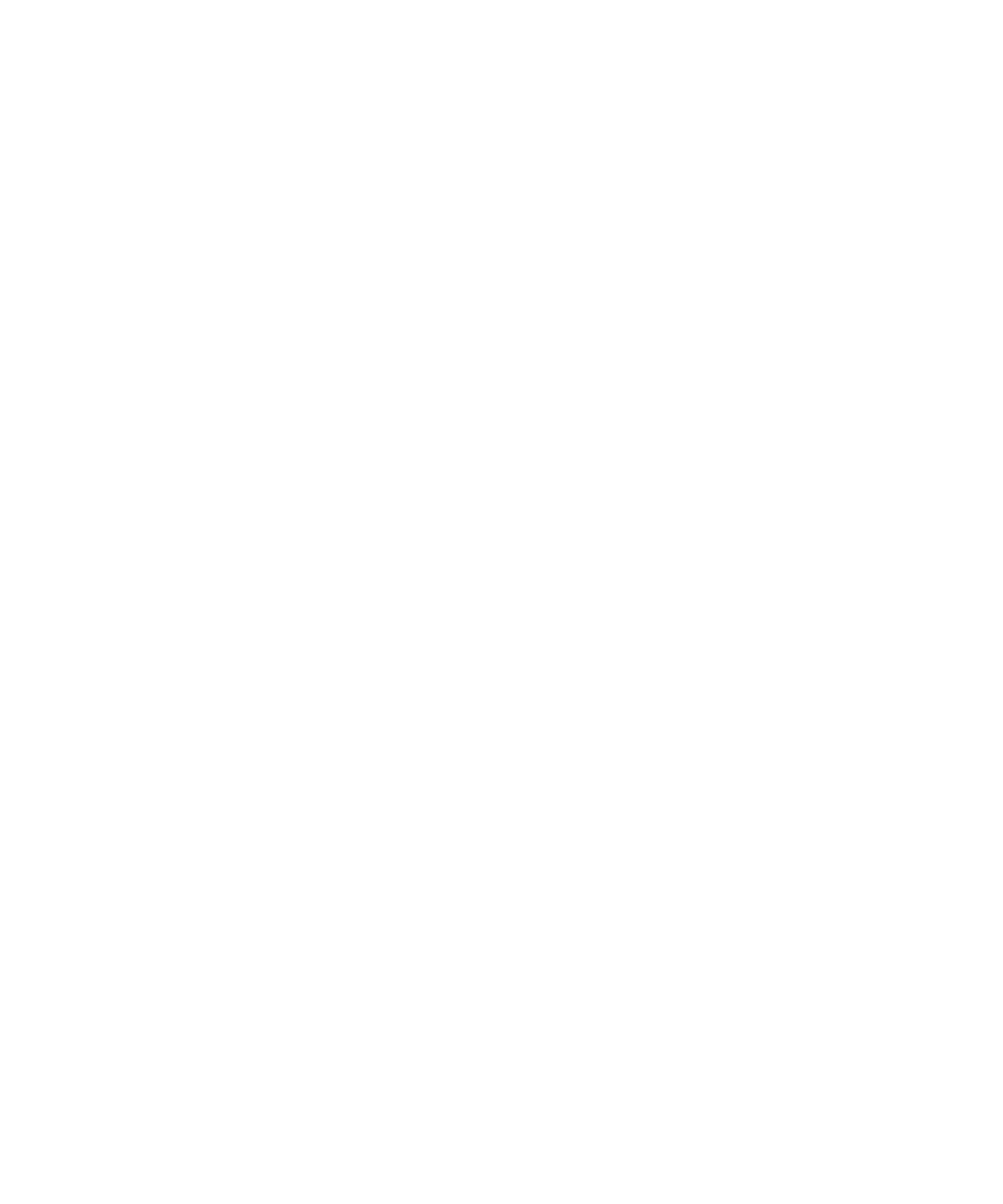**Kingston SLC/Now! Processor Upgrade Installation Guide**

**For IBM PS/2 Models**

**25 286, 30 286**

**50, 50z, & 60**

**Kingston Technology Corporation 17600 Newhope Fountain Valley, CA 92708 (714) 435-2600**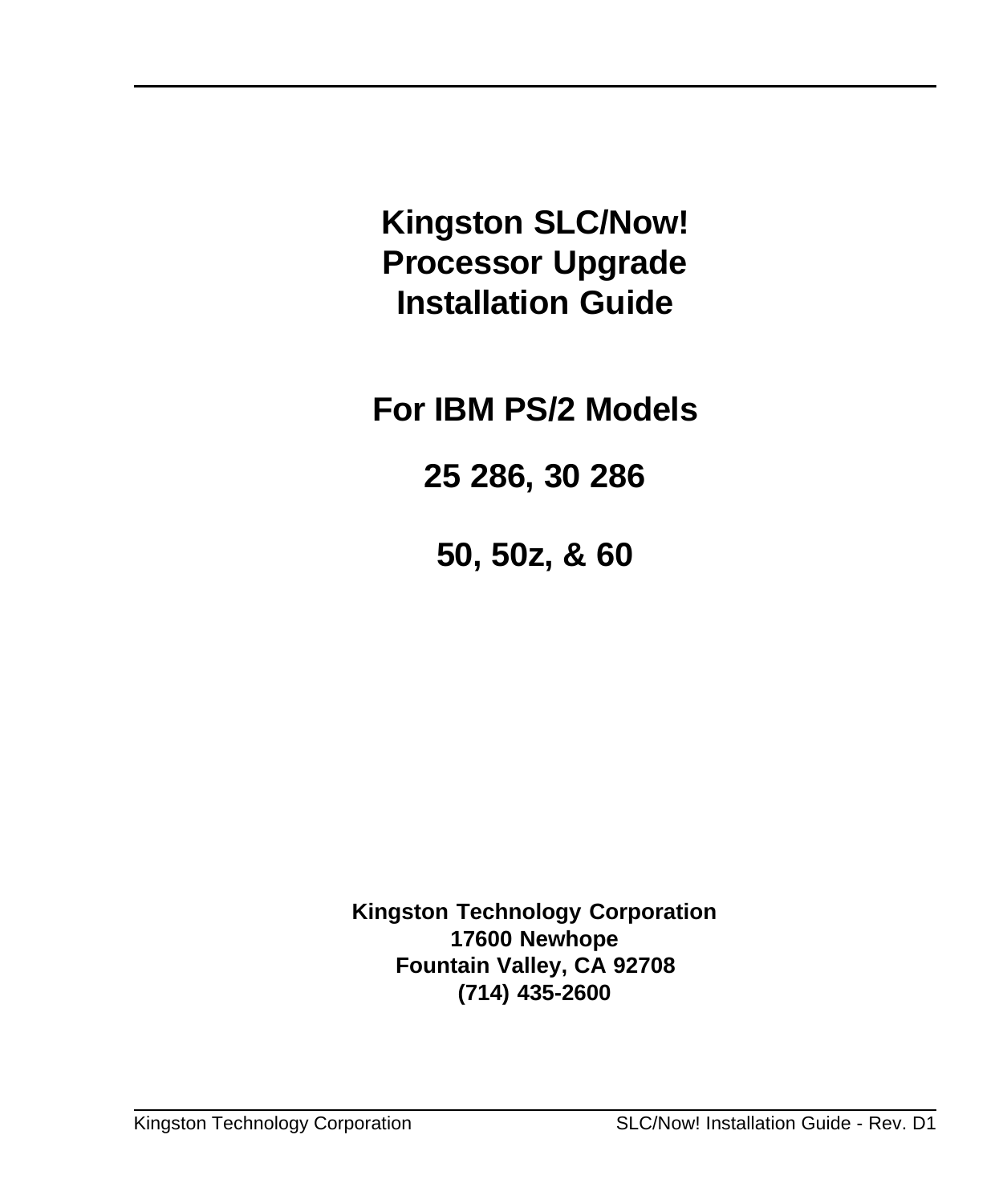## **Limited Warranty**

KINGSTON TECHNOLOGY CORPORATION (hereinafter called KTC) warrants that this product is free from defective material and workmanship and, subject to the conditions set forth below, agrees to repair or replace any part of this product which proves defective by reason of improper workmanship or materials for a period of five years from the date of original retail purchase, without charge for parts and labor.

If this product does not perform as warranted herein, owners sole remedy shall be repair or replacement as provided below. In no event will KTC be liable for damages, lost revenue, lost wages, lost savings or any other incidental or consequential damages arising from purchase, use, or inability to use this product, even if KTC has been advised of the possibility of such damages.

Any defective product should be returned to your local dealer or distributor, along with a copy of your sales slip, product serial number and a detailed description of the problem you are experiencing.

No express or implied warranty is made for any KTC product damaged by accidents, abuse, misuse, natural or personal disaster or unauthorized modification.

©Copyright Kingston Technology 1993. All rights reserved. Printed in the U.S.A. All trademarks are property of their respective companies.

## **F.C.C. Certification**

This device has been tested and found to comply with limits for a Class B digital device, pursuant to Part 15 of the FCC Rules. Operation is subject to the following two conditions:

- (1) This device may not cause harmful interference
- (2) This device must accept any interference received, including interference that may cause undesired operation.

This device generates, uses, and can radiate radio frequency energy, and if not installed and used in accordance with the instructions, may cause harmful interference to radio communications. However, there is no guarantee that interference will not occur in a particular installation. If this device does cause harmful interference to radio or television reception, which can be determined by turning the device off and on, the user is encouraged to try to correct the interference by one or more of the following measures:

- Re-orient or relocate the receiving antennas.
- Increase the separation between the device and the receiver.
- Connect the device into an outlet on a circuit different from that to which the receiver is connected.

**CAUTION:** Changes or modifications to this device not expressly approved by the manufacturer responsible for compliance could void the user's authority to operate the device.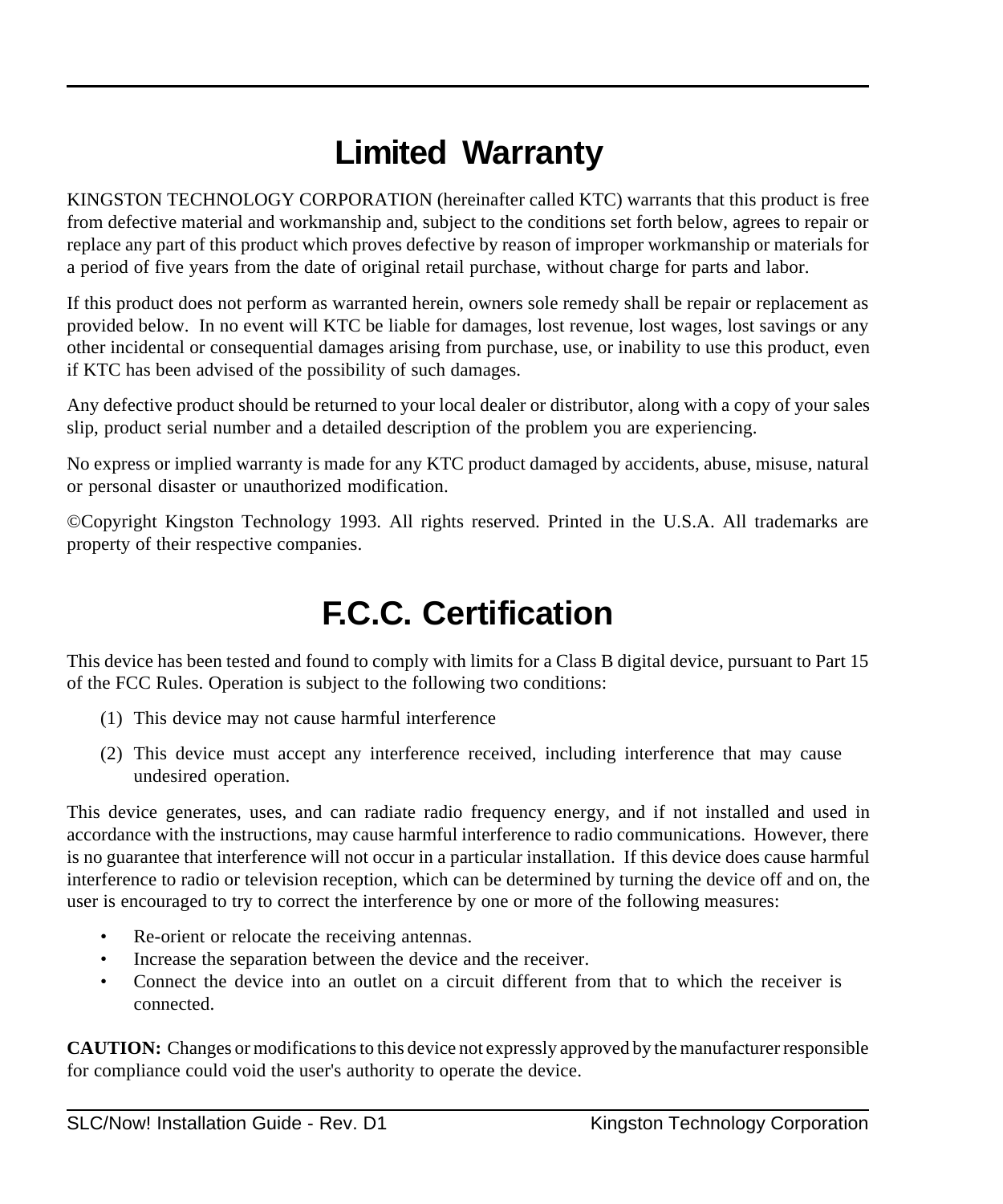## **TABLE OF CONTENTS**

| Installing the SLC/Now! Processor Upgrade Card in your IBM PS/2 |  |
|-----------------------------------------------------------------|--|
|                                                                 |  |
|                                                                 |  |
|                                                                 |  |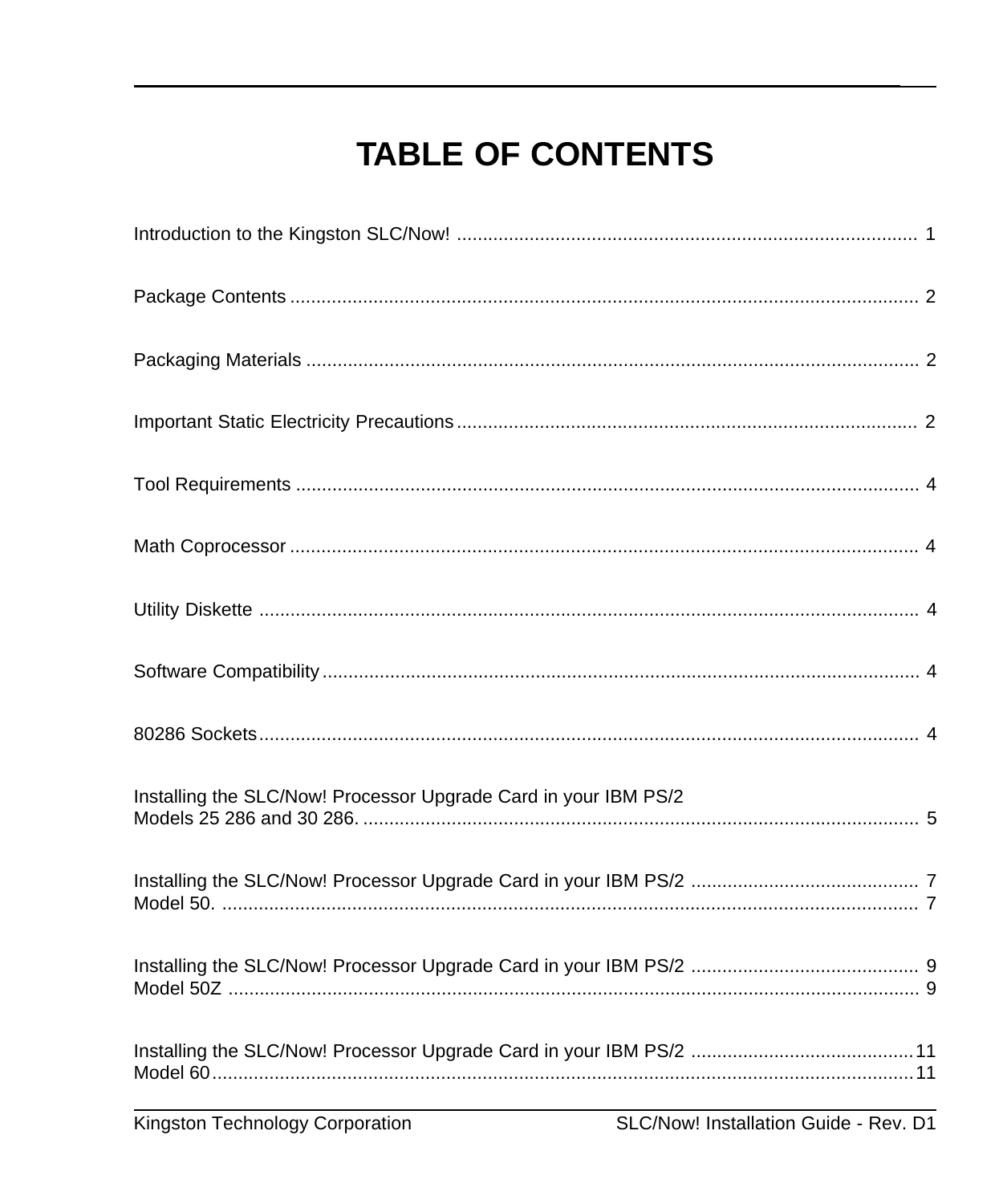| Appendix A |  |
|------------|--|
| Appendix B |  |
|            |  |